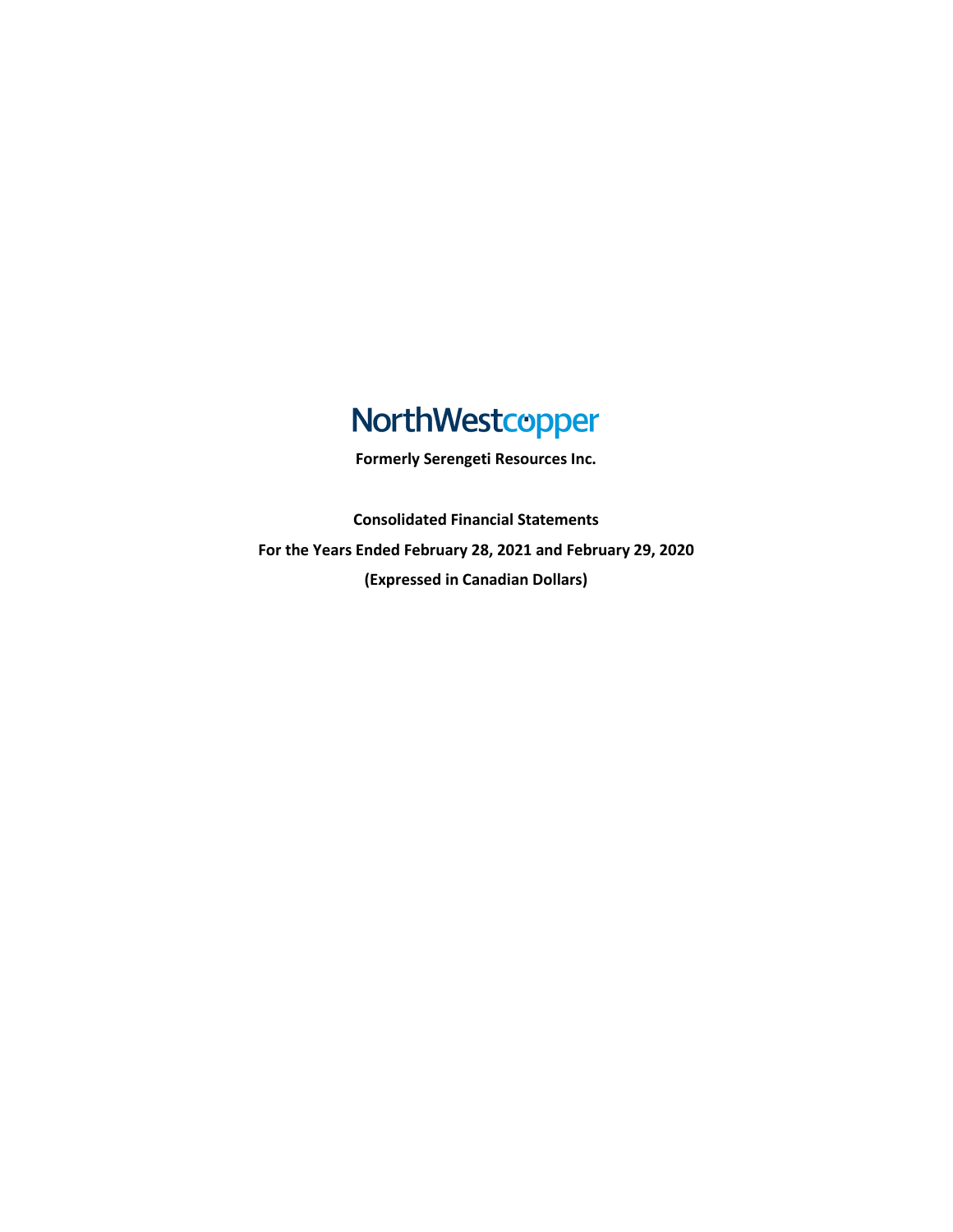

DALE MATHESON CARR-HILTON LABONTE LLP CHARTERED PROFESSIONAL ACCOUNTANTS

## **INDEPENDENT AUDITOR'S REPORT**

To the Shareholders of NorthWest Copper Corp.:

## **Opinion**

We have audited the consolidated financial statements of NorthWest Copper Corp. (the "Company"), formerly Serengeti Resources Inc. which comprise the consolidated statements of financial position as at February 28, 2021 and February 29, 2020, and the consolidated statements of loss and comprehensive loss, changes in shareholders' equity and cash flows for the years then ended, and notes to the consolidated financial statements, including a summary of significant accounting policies (collectively referred to as the "financial statements").

In our opinion, the accompanying consolidated financial statements present fairly, in all material respects, the financial position of the Company as at February 28, 2021 and February 29, 2020, and its financial performance and its cash flows for the years then ended in accordance with International Financial Reporting Standards.

## **Basis for Opinion**

We conducted our audit in accordance with Canadian generally accepted auditing standards. Our responsibilities under those standards are further described in the *Auditor's Responsibilities for the Audit of the Financial Statements* section of our report. We are independent of the Company in accordance with the ethical requirements that are relevant to our audit of the consolidated financial statements in Canada, and we have fulfilled our other ethical responsibilities in accordance with these requirements. We believe that the audit evidence we have obtained is sufficient and appropriate to provide a basis for our opinion.

#### **Material Uncertainty Related to Going Concern**

We draw attention to Note 1 to the consolidated financial statements, which indicates that as at February 28, 2021 the Company has not achieved profitable operations, had a net loss of \$701,524 for the year ended February 28, 2021 and accumulated losses of \$35,230,502 since inception. As stated in Note 1, these events or conditions, along with other matters as set forth in Note 1, indicate that a material uncertainty exists that may cast significant doubt on the Company's ability to continue as a going concern. Our opinion is not modified in respect of this matter.

#### **Other Information**

Management is responsible for the other information. The other information comprises the information included in Management's Discussion and Analysis.

Our opinion on the consolidated financial statements does not cover the other information and we do not express any form of assurance conclusion thereon.

In connection with our audit of the consolidated financial statements, our responsibility is to read the other information identified above and, in doing so, consider whether the other information is materially inconsistent with the consolidated financial statements or our knowledge obtained in the audit, or otherwise appears to be materially misstated.

We obtained Management's Discussion and Analysis prior to the date of this auditor's report. If, based on the work we have performed, we conclude that there is a material misstatement of this other information, we are required to report that fact. We have nothing to report in this regard.

#### **Responsibilities of Management and Those Charged with Governance for the Consolidated Financial Statements**

Management is responsible for the preparation and fair presentation of the consolidated financial statements in accordance with International Financial Reporting Standards, and for such internal control as management determines is necessary to enable the preparation of consolidated financial statements that are free from material misstatement, whether due to fraud or error.

In preparing the consolidated financial statements, management is responsible for assessing the Company's ability to continue as a going concern, disclosing, as applicable, matters related to going concern and using the going concern basis of accounting unless management either intends to liquidate the Company or to cease operations, or has no realistic alternative but to do so.

Those charged with governance are responsible for overseeing the Company's financial reporting process.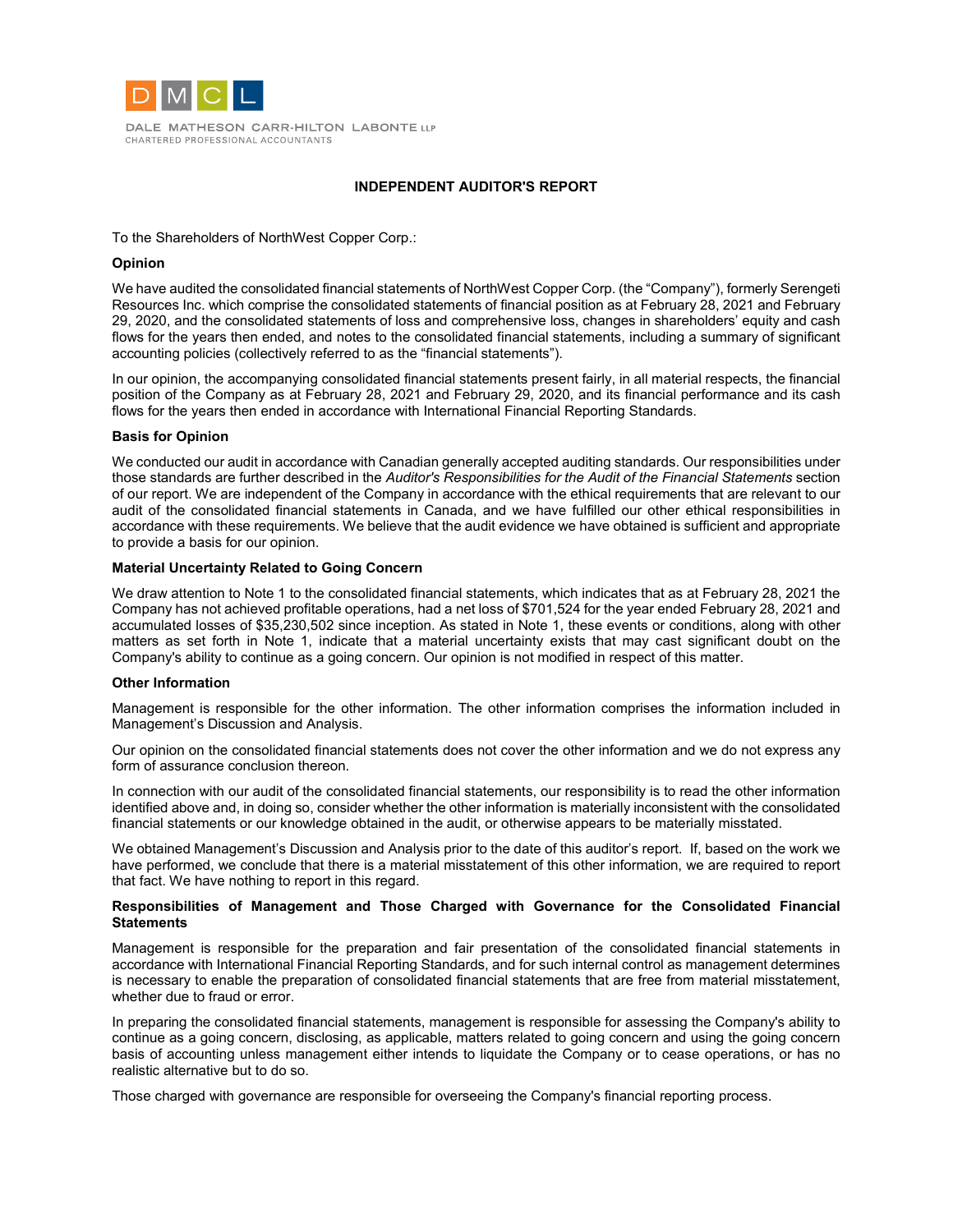## **Auditor's Responsibilities for the Audit of the Consolidated Financial Statements**

Our objectives are to obtain reasonable assurance about whether the consolidated financial statements as a whole are free from material misstatement, whether due to fraud or error, and to issue an auditor's report that includes our opinion. Reasonable assurance is a high level of assurance but is not a guarantee that an audit conducted in accordance with Canadian generally accepted auditing standards will always detect a material misstatement when it exists. Misstatements can arise from fraud or error and are considered material if, individually or in the aggregate, they could reasonably be expected to influence the economic decisions of users taken on the basis of these consolidated financial statements. As part of an audit in accordance with Canadian generally accepted auditing standards, we exercise professional judgment and maintain professional skepticism throughout the audit. We also:

- Identify and assess the risks of material misstatement of the consolidated financial statements, whether due to fraud or error, design and perform audit procedures responsive to those risks, and obtain audit evidence that is sufficient and appropriate to provide a basis for our opinion. The risk of not detecting a material misstatement resulting from fraud is higher than for one resulting from error, as fraud may involve collusion, forgery, intentional omissions, misrepresentations, or the override of internal control.
- Obtain an understanding of internal control relevant to the audit in order to design audit procedures that are appropriate in the circumstances, but not for the purpose of expressing an opinion on the effectiveness of the Company's internal control.
- Evaluate the appropriateness of accounting policies used and the reasonableness of accounting estimates and related disclosures made by management.
- Conclude on the appropriateness of management's use of the going concern basis of accounting and based on the audit evidence obtained, whether a material uncertainty exists related to events or conditions that may cast significant doubt on the Company's ability to continue as a going concern. If we conclude that a material uncertainty exists, we are required to draw attention in our auditor's report to the related disclosures in the consolidated financial statements or, if such disclosures are inadequate, to modify our opinion. Our conclusions are based on the audit evidence obtained up to the date of our auditor's report. However, future events or conditions may cause the Company to cease to continue as a going concern.
- Evaluate the overall presentation, structure and content of the consolidated financial statements, including the disclosures, and whether the consolidated financial statements represent the underlying transactions and events in a manner that achieves fair presentation.

We communicate with those charged with governance regarding, among other matters, the planned scope and timing of the audit and significant audit findings, including any significant deficiencies in internal control that we identify during our audit.

We also provide those charged with governance with a statement that we have complied with relevant ethical requirements regarding independence, and to communicate with them all relationships and other matters that may reasonably be thought to bear on our independence, and where applicable, related safeguards.

The engagement partner on the audit resulting in this independent auditor's report is Barry Hartley*.*

NMCL

**DALE MATHESON CARR-HILTON LABONTE LLP CHARTERED PROFESSIONAL ACCOUNTANTS** Vancouver, BC

June 4, 2021

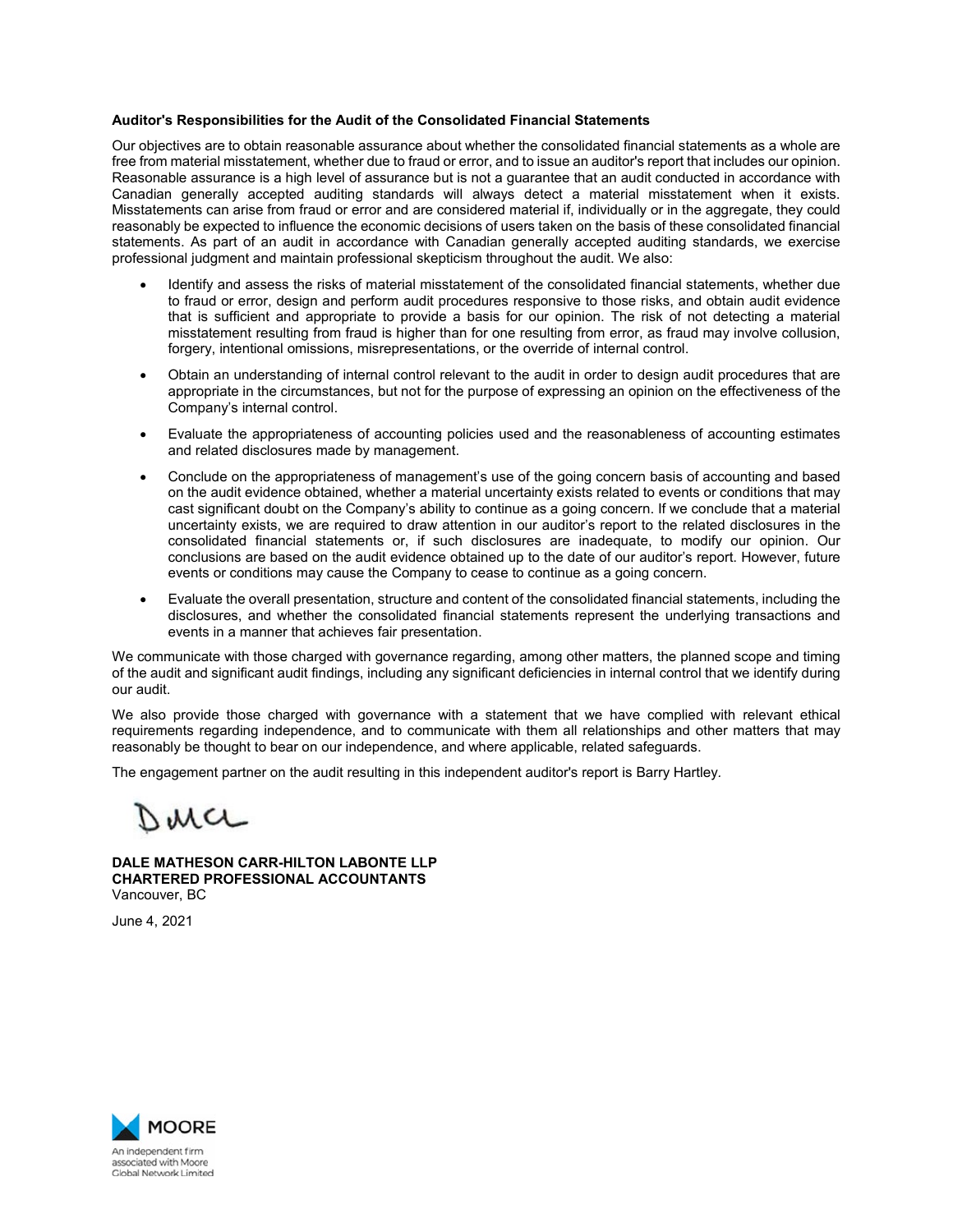|                                                    | <b>Notes</b>   | <b>February 28, 2021</b> | <b>February 29, 2020</b> |                       |  |
|----------------------------------------------------|----------------|--------------------------|--------------------------|-----------------------|--|
| <b>ASSETS</b>                                      |                |                          |                          |                       |  |
| <b>Current assets</b>                              |                |                          |                          |                       |  |
| Cash and cash equivalents                          | 3              | \$<br>511,847            | \$                       | 1,802,817             |  |
| Receivables                                        | 4              | 46,210                   |                          | 101,370               |  |
| Due from joint venture partner                     |                |                          |                          | 558                   |  |
| Prepaid expenses                                   |                | 14,128                   |                          | 17,743                |  |
|                                                    |                | 572,185                  |                          | 1,922,488             |  |
| <b>Non-current assets</b>                          |                |                          |                          |                       |  |
| Investment in joint venture                        | 5              | 16,503,912               |                          | 15,805,900            |  |
| Reclamation deposits                               | 8              | 55,260                   |                          | 54,222                |  |
| Property, plant and equipment                      | 6              | 15,078                   |                          | 57,546                |  |
| Deferred transaction costs                         | $\mathbf{1}$   | 486,319                  |                          |                       |  |
| Exploration and evaluation assets                  | $\overline{7}$ | 2,077,196                |                          | 1,529,562             |  |
|                                                    |                | 19,137,765               |                          | 17,447,230            |  |
| <b>TOTAL ASSETS</b>                                |                | \$<br>19,709,950         | \$                       | 19,369,718            |  |
|                                                    |                |                          |                          |                       |  |
| <b>LIABILITIES</b>                                 |                |                          |                          |                       |  |
| <b>Current liabilities</b>                         |                |                          |                          |                       |  |
| Trade payables and accrued liabilities             | 9,15           | \$<br>638,616            | \$                       | 189,059               |  |
| Short term loans                                   | 10             | 511,774                  |                          |                       |  |
| Current portion of lease payable                   | 11             | 4,669                    |                          | 24,250                |  |
|                                                    |                | 1,155,059                |                          | 213,309               |  |
| <b>Non-current liabilities</b>                     |                |                          |                          |                       |  |
| Lease payable                                      | 11             |                          |                          | 30,373                |  |
| Term loan payable                                  | 12             | 22,130                   |                          |                       |  |
| Flow-through share premium liability               | 14             | 24,834                   |                          | 327,707               |  |
| <b>TOTAL LIABILITIES</b>                           |                | 1,202,023                |                          | 571,389               |  |
|                                                    |                |                          |                          |                       |  |
| <b>SHAREHOLDERS' EQUITY</b>                        |                |                          |                          |                       |  |
| Share capital                                      | 14,19<br>14    | 44,925,205<br>172,935    |                          | 44,453,386<br>206,072 |  |
| Warrant reserve                                    | 14             | 8,587,452                |                          | 8,615,012             |  |
| Share-based payment reserve                        |                |                          |                          |                       |  |
| Equity portion of convertible debenture<br>Deficit |                | 52,837                   |                          | 52,837                |  |
|                                                    |                | (35, 230, 502)           |                          | (34,528,978)          |  |
| TOTAL SHAREHOLDERS' EQUITY                         |                | 18,507,927               |                          | 18,798,329            |  |
| TOTAL LIABILITIES AND SHAREHOLDERS' EQUITY         |                | \$<br>19,709,950         | \$                       | 19,369,718            |  |

Nature of operations and going concern (Note 1) Subsequent events (Notes 1 and 19)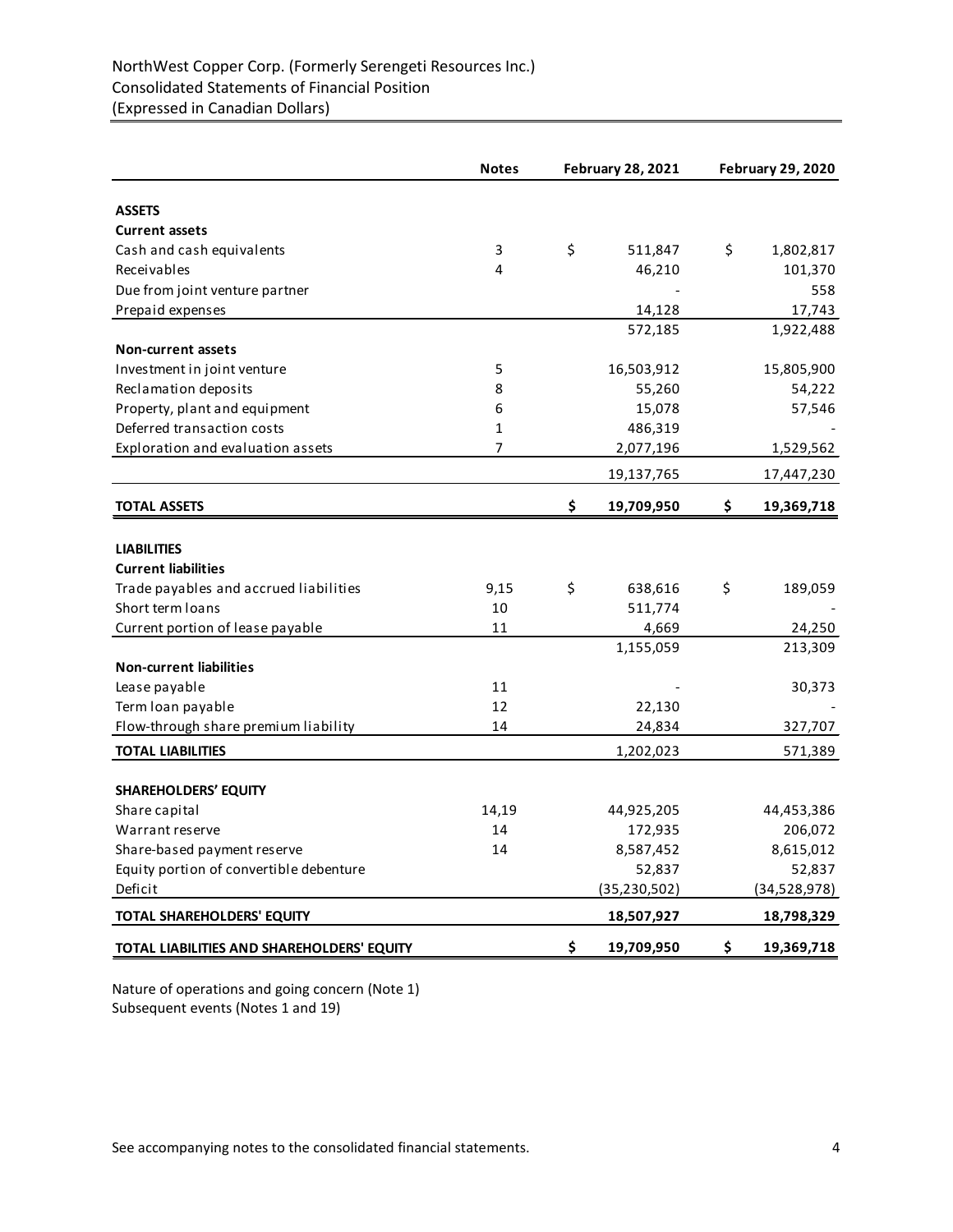|                                                                     |                  | Year ended           | Year ended           |
|---------------------------------------------------------------------|------------------|----------------------|----------------------|
|                                                                     | <b>Notes</b>     | February 28,<br>2021 | February 29,<br>2020 |
| <b>Expenses</b>                                                     |                  |                      |                      |
| Management and consulting fees                                      | 15               | 390,140              | 332,764              |
| Corporate development                                               |                  | 192,167              | 111,403              |
| <b>Salaries</b>                                                     |                  | 151,775              | 75,515               |
|                                                                     |                  |                      |                      |
| Share-based payments<br>Director fees                               | 14,15<br>15      | 90,321               | 613,403              |
| Office and miscellaneous                                            |                  | 76,000               | 79,381               |
|                                                                     |                  | 52,799               | 57,279               |
| Professional fees                                                   |                  | 57,051               | 58,853               |
| Investor relations                                                  |                  | 44,563               | 49,901               |
| Depreciation                                                        | 6                | 28,456               | 25,546               |
| Transfer agent and filing fees                                      |                  | 40,787               | 29,217               |
|                                                                     |                  | (1, 124, 059)        | (1,433,262)          |
| <b>Other Items</b>                                                  |                  |                      |                      |
| Impairment                                                          | $\overline{7}$   | (20,056)             | (2,460,626)          |
| Recovery of flow-through share premium                              | 14               | 302,873              | 442,553              |
| Other income                                                        | 5                | 146,213              |                      |
| Management income                                                   | 5                | 42,967               | 37,598               |
| Gain on term loan payable                                           | 12               | 20,746               |                      |
| Interest income                                                     |                  | 13,861               | 11,171               |
| Gain on disposition of lease asset                                  | $\boldsymbol{6}$ | 1,945                | 2,989                |
| Expenses recovered                                                  | $\overline{7}$   |                      | 8,166                |
| Interest expense                                                    | 10,11,12,13      | (17, 859)            | (101, 294)           |
| Share of joint venture loss                                         | 5                | (29, 455)            | (12, 739)            |
| Loss on disposition of investment                                   | 5                | (38, 700)            |                      |
|                                                                     |                  | 422,535              | (2,072,182)          |
| Loss and comprehensive loss                                         |                  | \$<br>(701, 524)     | \$<br>(3,505,444)    |
| Loss per share - basic and diluted                                  |                  | \$<br>(0.01)         | \$<br>(0.07)         |
| Weighted average number of common shares outstanding <sup>(1)</sup> |                  | 54,972,146           | 49,440,399           |

 $(1)$  The number of shares presented have been retroactively adjusted to reflect the 2 for 1 share consolidation (Notes 1 and 14)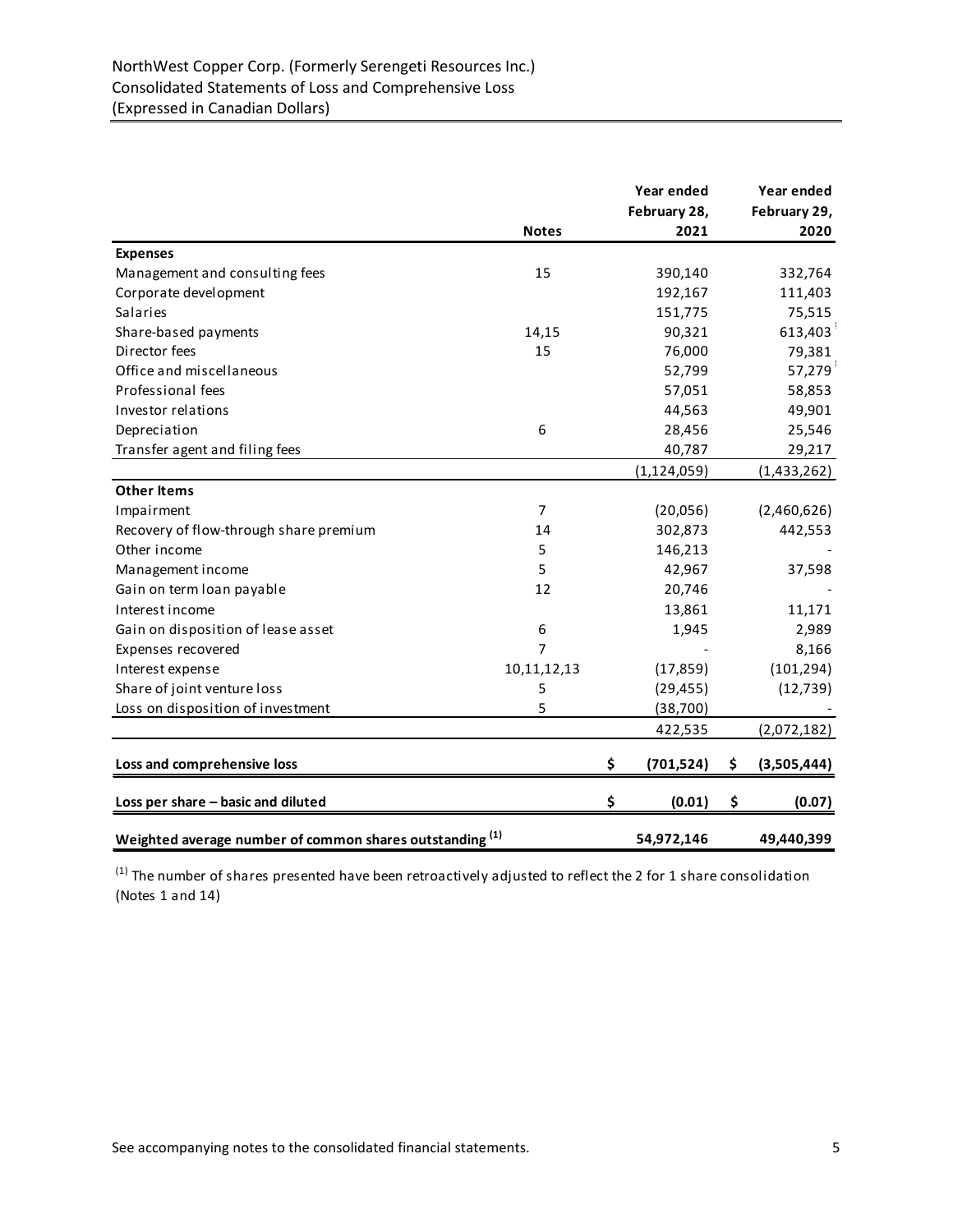|                                                                                               |              | Share capital                             |              |                    |                                   |                                                          |                 |                                                |
|-----------------------------------------------------------------------------------------------|--------------|-------------------------------------------|--------------|--------------------|-----------------------------------|----------------------------------------------------------|-----------------|------------------------------------------------|
|                                                                                               | <b>Notes</b> | <b>Number of</b><br>shares <sup>(1)</sup> | Amount       | Warrant<br>reserve | Share-based<br>payment<br>reserve | <b>Equity</b><br>portion of<br>convertible<br>debentures | <b>Deficit</b>  | <b>Total</b><br>Shareholders'<br><b>Equity</b> |
| Balance at February 28, 2019                                                                  |              | 46,424,740                                | \$41,645,496 | \$                 | \$8,007,772                       | \$                                                       | \$ (31,023,534) | \$<br>18,629,734                               |
| Shares issued for cash - flow-through financing<br>Shares issued for cash - private placement | 14           | 5,851,000                                 | 3,099,480    |                    |                                   |                                                          |                 | 3,099,480                                      |
| financing                                                                                     | 14           | 1,931,786                                 | 539,295      | 156,148            |                                   |                                                          |                 | 695,443                                        |
| Shares issued for cash - exercise of stock options                                            | 14           | 100,000                                   | 12,000       |                    |                                   |                                                          |                 | 12,000                                         |
| Shares issued for cash - exercise of warrants                                                 | 14           | 162,500                                   | 71,500       |                    |                                   |                                                          |                 | 71,500                                         |
| Shares issued for acquisition of property interests                                           | 7,14         | 116,666                                   | 58,333       |                    |                                   |                                                          |                 | 58,333                                         |
| Flow-through share premium                                                                    | 14           |                                           | (770, 260)   |                    |                                   |                                                          |                 | (770, 260)                                     |
| Share issuance costs                                                                          | 14           |                                           | (208, 621)   | 51,272             |                                   |                                                          |                 | (157, 349)                                     |
| Warrants issuance costs                                                                       | 14           |                                           |              | (1, 348)           |                                   |                                                          |                 | (1, 348)                                       |
| Reallocation of fair market value of stock options                                            |              |                                           |              |                    |                                   |                                                          |                 |                                                |
| exercised                                                                                     | 14           |                                           | 6,163        |                    | (6, 163)                          |                                                          |                 |                                                |
| Share-based payments                                                                          | 14           |                                           |              |                    | 613,403                           |                                                          |                 | 613,403                                        |
| Convertible debentures                                                                        | 13           |                                           |              |                    |                                   | 52,837                                                   |                 | 52,837                                         |
| Net loss for the year                                                                         |              |                                           |              |                    |                                   |                                                          | (3,505,444)     | (3,505,444)                                    |
| Balance at February 29, 2020                                                                  |              | 54,586,692                                | \$44,453,386 | \$206,072          | \$8,615,012                       | \$<br>52,837                                             | \$ (34,528,978) | \$18,798,329                                   |
| Shares issued for acquisition of property interests                                           | 7,14         | 50,000                                    | 28,000       |                    |                                   |                                                          |                 | 28,000                                         |
| Shares issued for debt                                                                        | 14           | 136,052                                   | 51,700       |                    |                                   |                                                          |                 | 51,700                                         |
| Shares issued for cash - exercise of warrants                                                 | 14           | 141,345                                   | 72,260       |                    |                                   |                                                          |                 | 72,260                                         |
| Shares issued for cash - exercise of stock options                                            | 14           | 987,500                                   | 170,000      |                    |                                   |                                                          |                 | 170,000                                        |
| Share issuance costs                                                                          | 14           |                                           | (1, 159)     |                    |                                   |                                                          |                 | (1, 159)                                       |
| Reallocation of fair market value of warrants                                                 | 14           |                                           |              |                    |                                   |                                                          |                 |                                                |
| exercised                                                                                     |              |                                           | 33,137       | (33, 137)          |                                   |                                                          |                 |                                                |
| Reallocation of fair market value of stock options                                            |              |                                           |              |                    |                                   |                                                          |                 |                                                |
| exercised                                                                                     | 14           |                                           | 117,881      | $\blacksquare$     | (117, 881)                        |                                                          |                 |                                                |
| Share-based payments                                                                          | 14           |                                           |              |                    | 90,321                            |                                                          |                 | 90,321                                         |
| Net loss for the year                                                                         |              |                                           |              | ٠                  |                                   |                                                          | (701, 524)      | (701, 524)                                     |
| Balance at February 28, 2021                                                                  |              | 55,901,589                                | \$44,925,205 | \$172,935          | \$8,587,452                       | 52,837<br>\$                                             | \$ (35,230,502) | \$18,507,927                                   |

 $(1)$  The number of shares presented have been retroactively adjusted to reflect the 2 for 1 share consolidation (Note 1 and 14)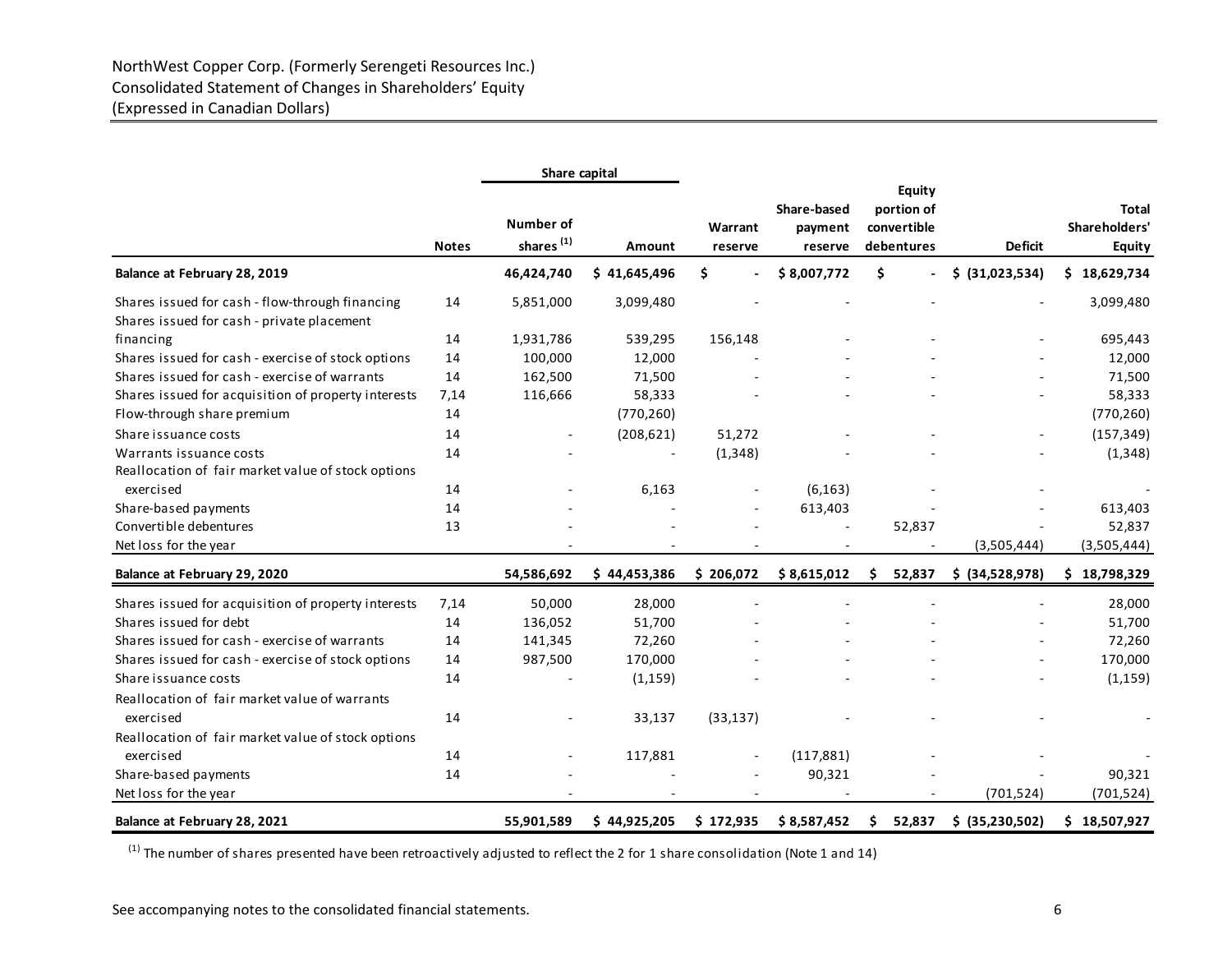|                                                           | Year ended<br>February 28,<br>2021 | Year ended<br>February 29,<br>2020 |
|-----------------------------------------------------------|------------------------------------|------------------------------------|
| <b>Operating activities</b>                               |                                    |                                    |
| Net loss                                                  | \$<br>(701, 524)                   | \$<br>(3,505,444)                  |
| Adjustments for non-cash items:                           |                                    |                                    |
| Depreciation                                              | 28,456                             | 25,546                             |
| Share of joint venture loss                               | 29,455                             | 12,739                             |
| Interest expense                                          | 17,641                             | 57,902                             |
| Gain on disposition of lease asset                        | (1,945)                            | (2,989)                            |
| Management fee income                                     | (42, 967)                          | (37, 598)                          |
| Share-based payments                                      | 90,321                             | 613,403                            |
| Impairment                                                | 20,056                             | 2,460,626                          |
| Gain on term loan payable                                 | (20, 746)                          |                                    |
| Loss on disposition of investment                         | 38,700                             |                                    |
| Recovery of flow-through share premium                    | (302, 873)                         | (442, 553)                         |
| Changes in non-cash working capital items:                |                                    |                                    |
| Receivables                                               | 55,160                             | (73, 326)                          |
| Due from joint venture partner                            | 558                                | 1,085,134                          |
| Prepaid expenses                                          | 3,615                              | 9,156                              |
| Trade payables and accrued liabilities                    | 429,190                            | 60,836                             |
| Deferred transaction costs                                | (486, 319)                         |                                    |
| Net cash flows provided by (used in) operating activities | (843, 222)                         | 263,432                            |
| <b>Investing activities</b>                               |                                    |                                    |
| Exploration and evaluation assets                         | (532, 325)                         | (1,438,718)                        |
| Investment in joint ventures                              | (658, 500)                         | (1,063,500)                        |
| Property, plant and equipment                             | (9, 345)                           |                                    |
| Reclamation deposits                                      | (1,038)                            | (22, 462)                          |
| Net cash flows used in investing activities               | (1,201,208)                        | (2,524,680)                        |
| <b>Financing activities</b>                               |                                    |                                    |
| Proceeds on issuance of common shares                     |                                    | 3,794,923                          |
| Share issuance costs                                      | (1, 159)                           | (157, 349)                         |
| Options exercised for cash                                | 170,000                            | 12,000                             |
| Warrants exercised                                        | 72,260                             | 71,500                             |
| Warrants issuance costs                                   |                                    | (1, 348)                           |
| Loan received                                             | 500,000                            |                                    |
| CEBA loan received                                        | 40,000                             |                                    |
| Lease payable repayments                                  | (27, 641)                          | (29, 018)                          |
| Net cash flows provided by financing activities           | 753,460                            | 3,690,708                          |
| Net change in cash and cash equivalents                   | (1, 290, 970)                      | 1,429,460                          |
| Cash and cash equivalents, beginning                      | 1,802,817                          | 373,357                            |
| Cash and cash equivalents, ending                         | \$<br>511,847                      | \$<br>1,802,817                    |

See accompanying notes to the consolidated financial statements. The accompanying notes to the consolidated financial statements.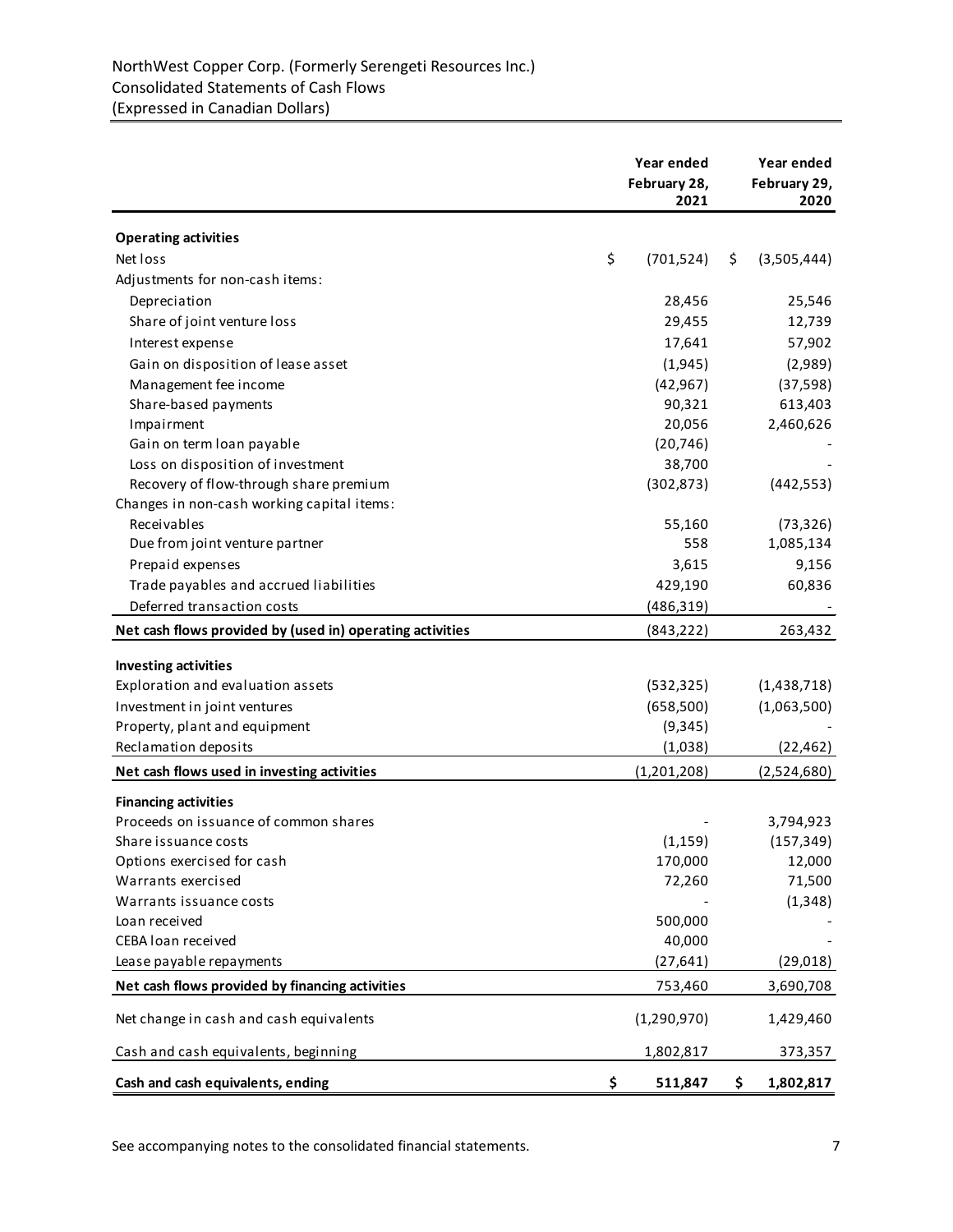# **1. Nature of operations and going concern**

NorthWest Copper Corp. (the "Company" or "NorthWest"), formerly Serengeti Resources Inc. was incorporated on March 5, 1973, under the laws of the Province of British Columbia, Canada, and its principal activity is the acquisition and exploration of mineral properties in Canada. The Company's shares are traded on the TSX Venture Exchange ("TSX-V") under the symbol "SIR". On March 5, 2021, the Company changed its name to Northwest Copper Corp. and commenced trading on the TSX-V under the new symbol "NWST".

The head office and principal address of the Company is 1055 West Hastings Street, Suite 1900, Vancouver, British Columbia, Canada, V6C 2E9. The Company's registered and records office address is #3200 – 650 West Georgia Street, Vancouver, British Columbia, Canada, V6B 4P7.

On November 29, 2020, the Company announced they had entered into a definitive arrangement agreement with Sun Metals Corp. ("Sun Metals") pursuant to which NorthWest will acquire all of the issued and outstanding shares of Sun Metals (the "Transaction") on the basis of 0.43 common shares of NorthWest (on a pre-Consolidation (as defined below) basis) for each share of Sun Metals held, by way of a plan of arrangement under the Business Corporations Act British Columbia (the "Arrangement").

Concurrent with announcement of the Transaction, Sun Metals entered into an agreement with a syndicate of underwriters co-led by PI Financial Corp. and Haywood Securities Inc. (collectively, the "Co-Lead Underwriters") in connection with a bought deal private placement financing (the "Offering") of an aggregate of 82,800,000 subscription receipts (the "Subscription Receipts") at a price of \$0.125 per Subscription Receipt (the "Issue Price") for gross proceeds of \$10,350,000.

On December 17, 2020, Sun Metals completed the Offering and subscribers were issued 82,800,000 Subscription Receipts for gross proceeds of \$10,350,000. The Subscription Receipts were issued pursuant to a subscription receipt agreement (the "Subscription Receipt Agreement") entered into by Sun Metals, NorthWest, the Co-Lead Underwriters, and Computershare Trust Company of Canada as subscription receipt agent. Pursuant to the Subscription Receipt Agreement, the gross proceeds of the Offering (less 50% of the underwriter's 6% cash commission and all of the underwriters' expenses) (the "Escrowed Funds") were held in escrow pending satisfaction of certain conditions, including, amongst others, (a) the satisfaction or waiver of each of the conditions precedent to the Transaction; and (b) the receipt of all required shareholder and regulatory approvals in connection with the Transaction and the Offering, including the conditional approval of the Exchange (collectively, the "Escrow Release Conditions"). While held in escrow, the Company has no interest in, or rights to, the Escrowed Funds and the amounts held by the subscription receipt agent pursuant to the Subscription Receipt Agreement are at the sole risk of the subscription receipt holders.

Upon the satisfaction of the Escrow Release Conditions, which occurred on March 4, 2021, each Subscription Receipt automatically converted into one Unit (each, a "Unit") of Sun Metals. Each Unit consisted of one common share of Sun Metals (each a "Common Share") and one-half of one common share purchase warrant (each a "Warrant").

On March 5, 2021, the Company consolidated all the issued and outstanding common shares on a two for one basis. (the "Consolidation"). The Consolidation reduced the common shares issued and outstanding at March 5, 2021 from 112,153,368 pre-consolidated to 56,076,589 post-consolidated common shares.

On March 5, 2021, the Company announced the closing of the Arrangement, following which Sun Metals became a wholly owned subsidiary of NorthWest. Pursuant to the Arrangement, the Company issued 55,322,966 common shares, 2,866,523 stock options with a weighted average exercise price of \$1.09, and 15,423,541 warrants with a weighted average exercise price of \$1.05 to former Sun Metals securityholders. During the year ended February 28, 2021, the Company incurred \$486,319 in costs related to the transaction, which have been recorded as deferred transaction costs as at February 28, 2021.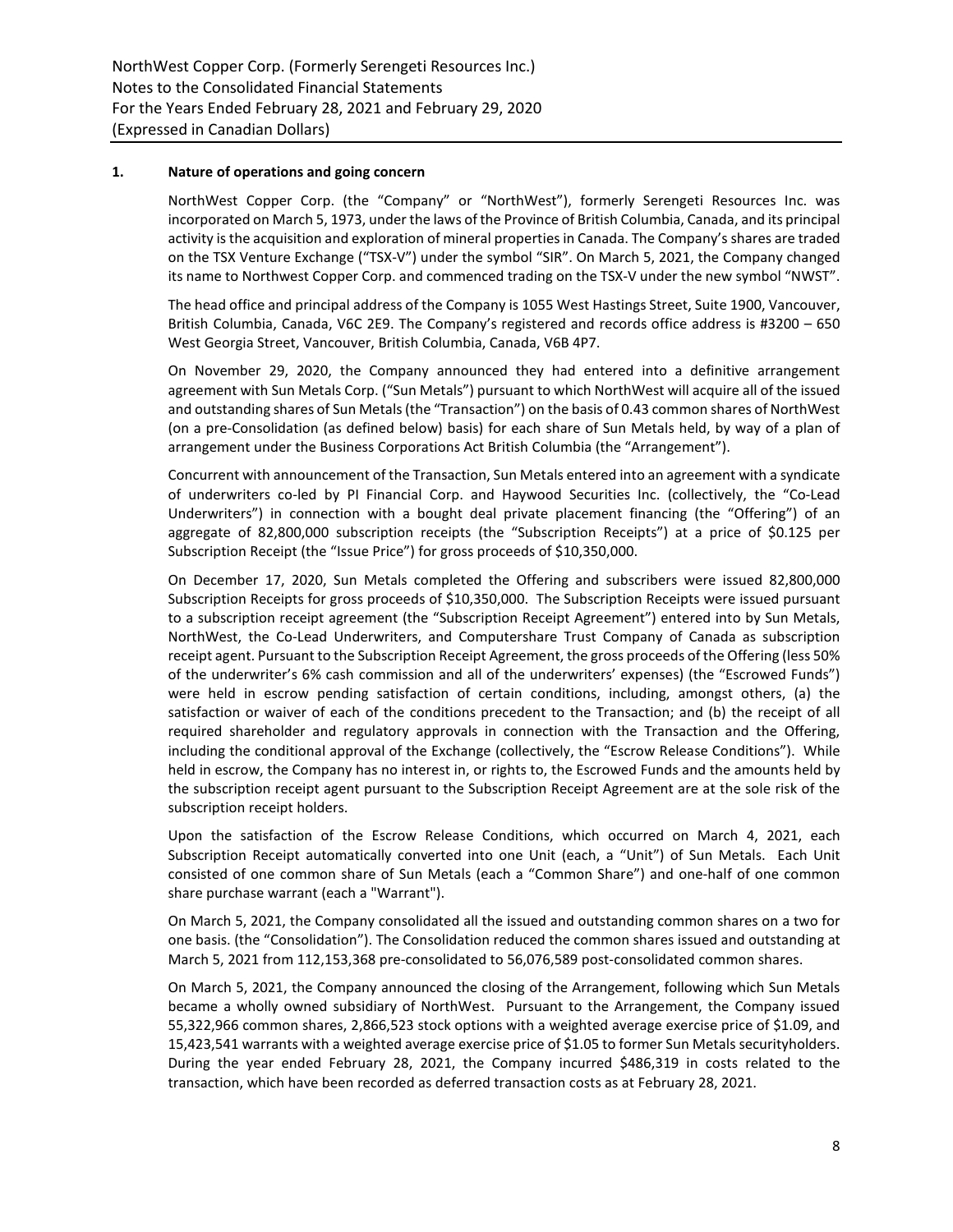# **1. Nature of operations and going concern** (cont'd)

Following completion of the Arrangement, the Company now owns 100% of the Stardust copper-gold project, 100% of the Lorraine copper-gold project, and 100% of the OK copper-molybdenum project.

## *Going concern*

These consolidated financial statements have been prepared on the assumption that the Company will continue as a going concern, meaning it will continue in operation for the foreseeable future and will be able to realize assets and discharge liabilities in the ordinary course of operations. Different bases of measurement may be appropriate if the Company was not expected to continue operations for the foreseeable future. At February 28, 2021, the Company had not achieved profitable operations, had a net loss of \$701,524 for the year ended February 28, 2021 and accumulated losses of \$35,230,502 (February 29, 2020 - \$34,528,978) since inception, all of which indicate a material uncertainty that may cast significant doubt about the Company's ability to continue as a going concern. The Company's continuation as a going concern is dependent on its ability to raise equity capital or borrowings sufficient funds to meet its current and future obligations. Although the Company has been successful in the past in raising funds to continue operations, there is no assurance it will be able to do so in the future.

Since March 31, 2020, the outbreak of the novel strain of coronavirus, specifically identified as "COVID- 19", has resulted in governments worldwide enacting emergency measures to combat the spread of the virus. These measures, which include the implementation of travel bans, quarantine periods and social distancing, have caused material disruption to businesses globally resulting in an economic slowdown. Global equity markets have experienced significant volatility. Governments and central banks have reacted with significant monetary and fiscal interventions designed to stabilize economic conditions. The duration and impact of the COVID-19 outbreak is unknown at this time, as is the efficacy of the government and central bank interventions. It is not possible to reliably estimate the length and severity of these developments and the impact on the financial results and condition of the Company and its operations in future periods.

# **2. Significant accounting policies and basis of preparation**

These consolidated financial statements were authorized for issue by the directors of the Company on June 4, 2021.

## *Statement of compliance with International Financial Reporting Standards*

These consolidated financial statements of the Company have been prepared in accordance with International Financial Reporting Standards ("IFRS") as issued by the International Accounting Standards Board ("IASB") and interpretations of the International Financial Reporting Interpretations Committee ("IFRIC").

## *Basis of presentation*

These consolidated financial statements of the Company have been prepared on a historical cost basis except for certain financial instruments classified in accordance with measurement standards under IFRS. These consolidated financial statements are presented in Canadian dollars unless otherwise specified. Certain comparative figures have been reclassified to conform to the current year's presentation.

## *Consolidation*

The consolidated financial statements include the accounts of the Company and its controlled entities. Details of controlled entities are as follows:

|                 |               | Percentage owned* |              |  |  |
|-----------------|---------------|-------------------|--------------|--|--|
|                 | Country of    | February 28,      | February 29, |  |  |
|                 | incorporation | 2021              | 2020         |  |  |
| 0790202 BC Ltd. | Canada        | 100%              | 100%         |  |  |

\*Percentage of voting power is in proportion to ownership. This company is inactive.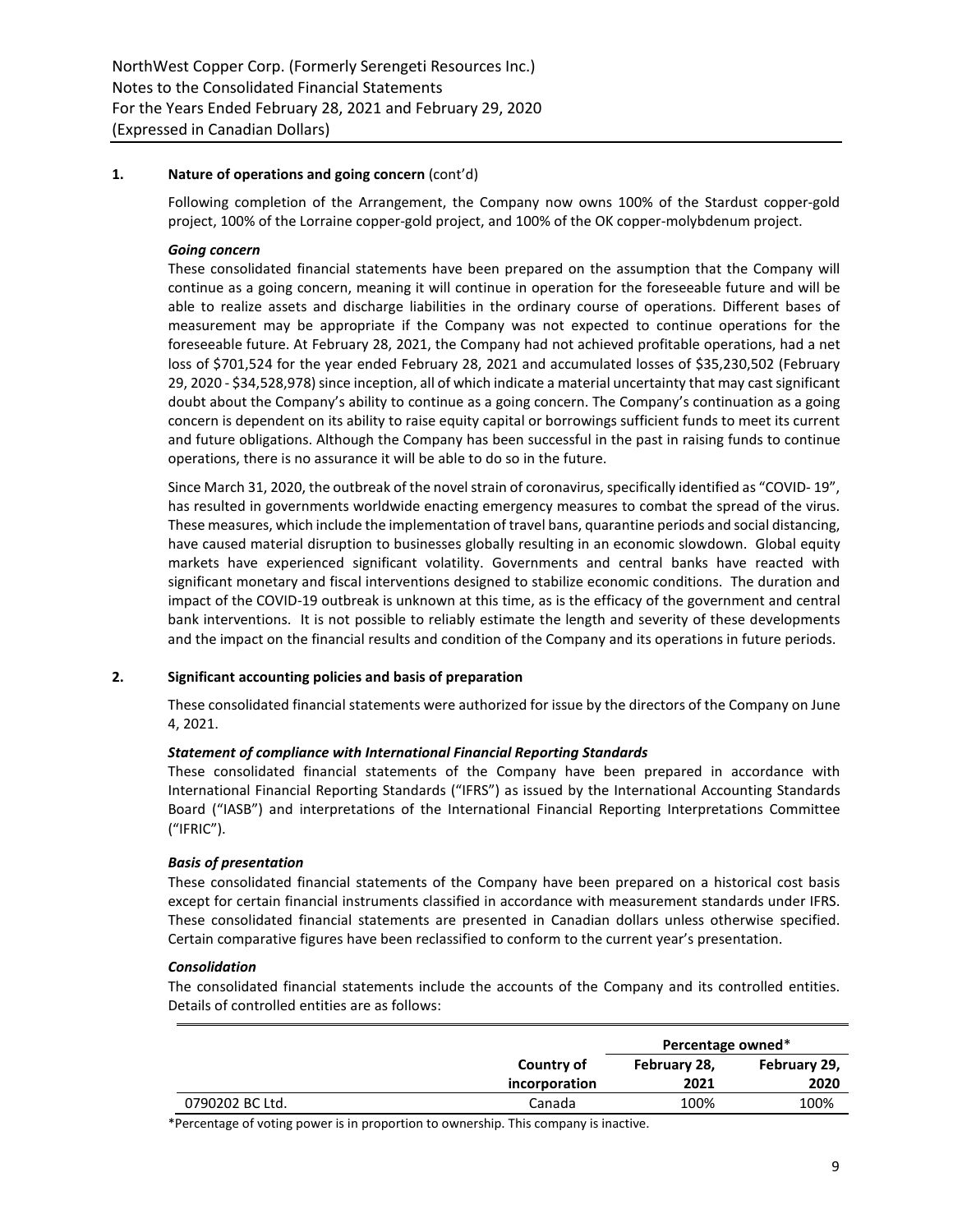#### *Significant accounting judgments, estimates and assumptions*

The preparation of consolidated financial statements in conformity with IFRS requires management to make certain estimates, judgments and assumptions that affect the reported amounts of assets and liabilities at the date of the consolidated financial statements and the reported revenues and expenses during the year.

Although management uses historical experience and its best knowledge of the amount, events or actions to form the basis for judgments and estimates, actual results may differ from these estimates.

The most significant accounts that require estimates as the basis for determining the stated amounts include the recoverability of mineral properties, valuation of investment in joint venture, valuation of sharebased payments, and recognition of deferred tax amounts.

Critical judgments exercised in applying accounting policies that have the most significant effect on the amounts recognized in the consolidated financial statements are as follows:

i) Going concern

Management has determined that the Company will be able to continue as a going concern for the next twelve months.

ii) Economic recoverability and probability of future benefits of exploration and evaluation costs

Management has determined that exploration, evaluation and related costs incurred which were capitalized may have future economic benefits and may be economically recoverable. Management uses several criteria in its assessments of economic recoverability and probability of future economic benefits including geologic and other technical information, history of conversion of mineral deposits with similar characteristics to its own properties to proven and probable mineral reserves, the quality and capacity of existing infrastructure facilities, evaluation of permitting and environmental issues and local support for the project.

iii) Joint arrangements

Judgement is required to determine when the Company has joint control over an arrangement, which requires an assessment of the relevant activities and when the decisions in relation to those activities require unanimous consent. Judgment is also required to classify a joint arrangement. Classifying the arrangement requires the Company to assess their rights and obligations arising from the arrangement including whether the arrangement is structured through a separate vehicle, in which case, judgment is also required to assess the rights and obligations arising from the legal form of the separate vehicle, terms of the contractual arrangement, and other relevant facts and circumstances. This assessment often requires significant judgment, and a different conclusion on joint control and whether the arrangement is a joint operation or a joint venture, may materially impact the accounting. Management has assessed the investment in partnership as a joint venture.

# *Property, plant and equipment*

Property, plant and equipment is stated at historical cost less accumulated depreciation and accumulated impairment losses.

Subsequent costs are included in the asset's carrying amount or recognized as a separate asset, as appropriate, only when it is probable that future economic benefits associated with the item will flow to the Company and the cost of the item can be measured reliably. The carrying amount of the replaced part is derecognized. All other repairs and maintenance are charged to the statement of loss and comprehensive loss during the financial period in which they are incurred.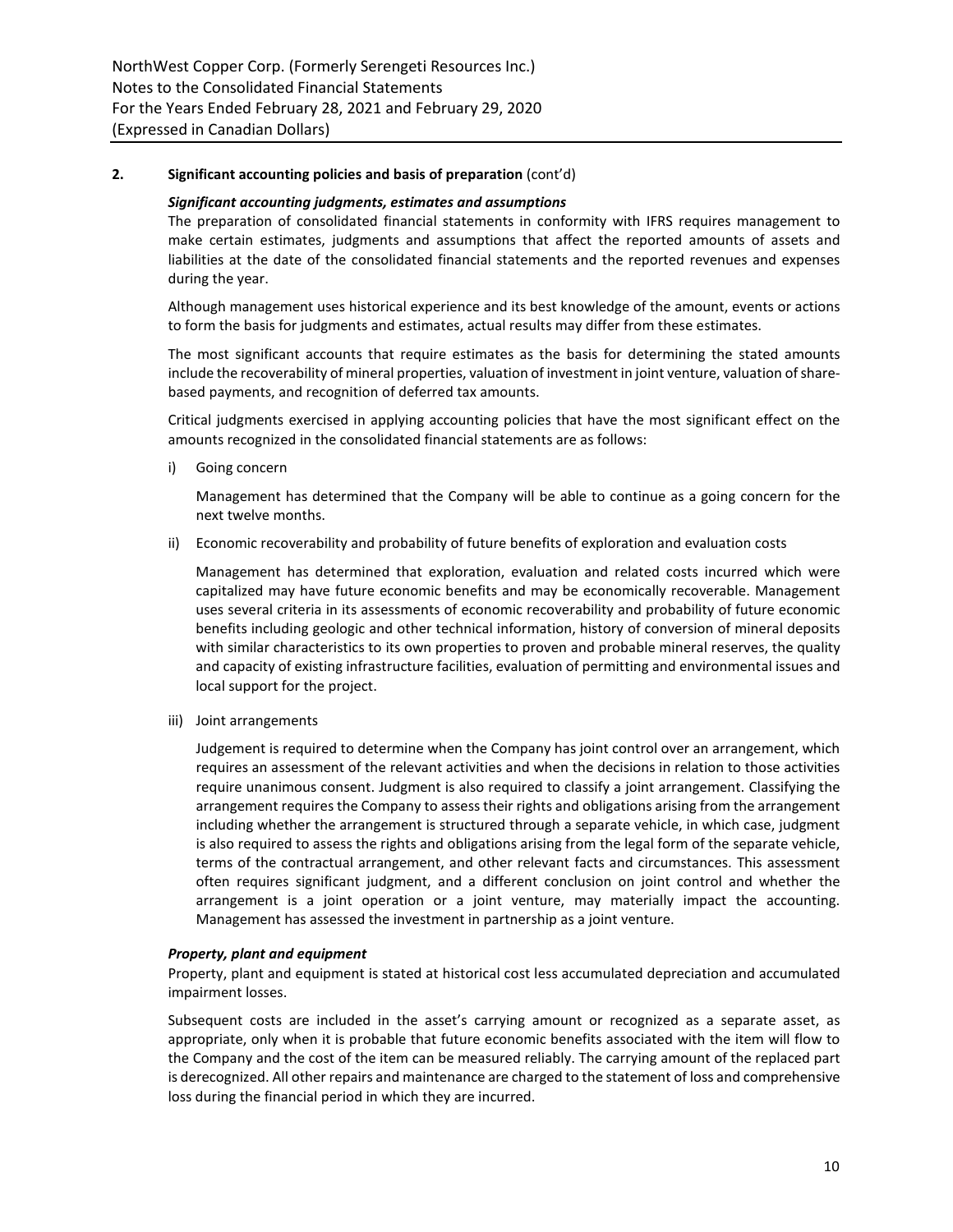## *Property, plant and equipment (cont'd)*

Gains and losses on disposals are determined by comparing the proceeds with the carrying amount and are recognized in profit or loss.

Depreciation is calculated to expense the cost of the assets to their residual values over their estimated useful lives. The depreciation rates applicable to each category of property, plant and equipment are as follows:

> **Class of property, plant and equipment Depreciation rate** Computer equipment Computer equipment Furniture and equipment 1200 and 20% declining balance basis Leased office **Containing** lease term

#### *Leases*

At inception of a contract, the Company assesses whether a contract is, or contains, a lease. A contract is, or contains, a lease if the contract conveys the right to control the use of an identified asset of a period of time in exchange for consideration. At inception or on reassessment of a contract that contains a lease component, the Company allocates the consideration in the contract to each lease component on the basis of their relative stand-alone prices.

The Company recognizes a right-of-use asset and a lease liability at the lease commencement date. The right-of-use asset is initially measured at cost, which comprises the initial amount of the lease liability, plus any initial direct costs incurred and an estimate of costs to dismantle and remove the underlying asset or to restore the underlying asset or the site on which it is located, less any lease incentives received. The right-of-use asset is subsequently depreciated on a straight-line basis from the commencement date to the earlier of the end of the useful life of the right-of-use asset or the end of the lease term. If the lease transfers ownership of the underlying asset to the Company by the end of the lease term or if the cost of the rightof-use asset reflects that the Company will exercise a purchase option, the right-of-use asset is depreciated from the commencement date to the end of the useful life of the underlying asset. The estimated useful lives of right-of-use assets are determined on the same basis as those of property, plant and equipment assets. In addition, the right-of-use asset is periodically reduced by impairment losses, if any, and adjusted for certain re-measurements of the lease liability. The lease liability is initially measured at the present value of the lease payments that are not paid at the commencement date, discounted using the interest rate implicit in the lease or, if that rate cannot be readily determined, the Company's incremental borrowing rate. The lease liability is measured at amortized cost using the effective interest rate method, and is remeasured when there is a change in future lease payments. When the lease liability is re-measured, a corresponding adjustment is made to the carrying amount of the right-of-use asset, or is recorded in profit or loss if the carrying amount of the right-of-use asset has been reduced to zero.

The Company presents right-of-use assets in Property, plant and equipment, and lease liabilities in 'lease liabilities' in the statement of financial position. The Company has elected not to recognize right-of-use assets and lease liabilities for short-term leases that have a lease term of 12 months of less and leases of low-value assets. The Company recognizes the lease payments associated with these leases as an expense on a straight-line basis over the lease term.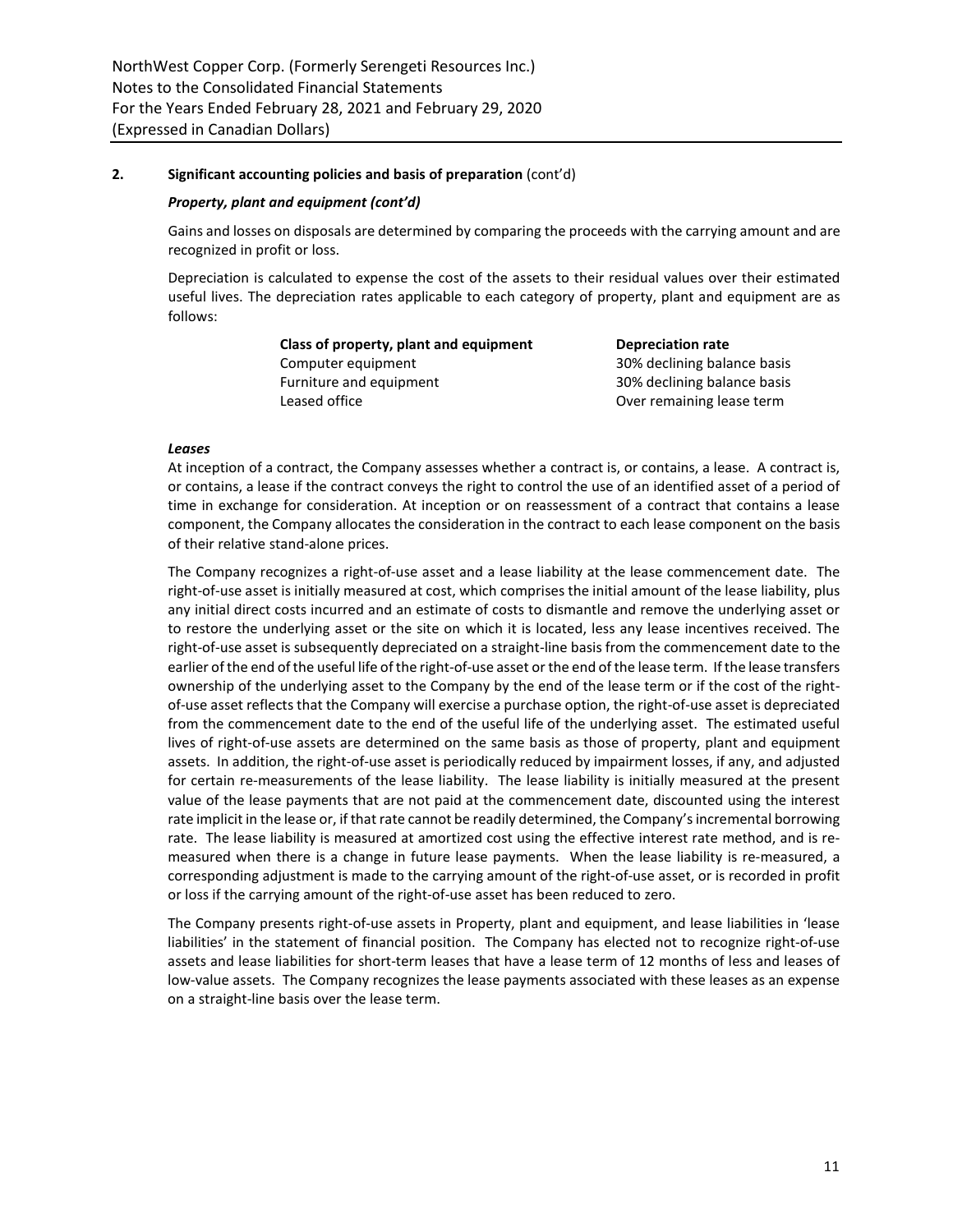## *Convertible debentures*

Convertible debentures are separated into their liability and equity components on the Consolidated Statements of Financial Position. The liability component is initially recognized at fair value, determined as the net present value of future payments of interest and principal, discounted at the market rate for similar non-convertible liabilities at the time of issue. The liability component is subsequently measured at amortized cost, using the effective interest method, until extinguished upon conversion or maturity.

The fair value of the equity component of debt is estimated using the residual method in which the difference between the face value of the instrument and the fair value of the liability component is allocated as the fair value of the equity component. The issuance costs have been allocated on a pro-rata basis between the debt and equity components.

## *Investments in joint ventures*

Joint ventures are joint arrangements whereby the parties that have joint control of the arrangement have rights to the net assets of the arrangement. Investments in joint ventures are accounted for using the equity method of accounting. Under the equity method, the investment is initially recognized at cost, and the carrying amount is increased or decreased to recognize the investor's share of the profit or loss of the investee after the date of acquisition.

If the ownership interest in a joint venture is reduced but significant influence is retained, only a proportionate share of the amounts previously recognized in other comprehensive loss is reclassified to profit or loss where appropriate.

The Company's share of post-acquisition profit or loss is recognized in the consolidated statement of loss and comprehensive loss, and its share of post-acquisition movements in other comprehensive loss is recognized in other comprehensive loss with a corresponding adjustment to the carrying amount of the investment. When the Company's share of losses in a joint venture equals or exceeds its interest in the joint venture, the Company does not recognize further losses, unless it has incurred legal or constructive obligations or made payments on behalf of the joint venture.

The Company determines at each reporting date whether there is any objective evidence that the investment in the joint venture is impaired. If this is the case, the Company calculates the amount of impairment as the difference between the recoverable amount of the joint venture and its carrying value and recognizes the amount in the consolidated statement of loss and comprehensive loss.

Profits and losses resulting from transactions between the Company and its joint venture are recognized in the Company's consolidated financial statements only to the extent of the unrelated investor's interest in the joint venture. Unrealized losses are eliminated unless the transaction provides evidence of an impairment of the asset transferred. Accounting policies of joint ventures have been changed where necessary to ensure consistency with the policies adopted by the Company. Dilution gains and losses arising in investments in joint ventures are recognized in the consolidated statement of loss and comprehensive loss.

# *Exploration and evaluation assets*

Exploration and evaluation expenditures relating to mineral properties include the costs of acquiring licenses, costs associated with exploration and evaluation activity, and the fair value (at acquisition date) of exploration and evaluation assets acquired in a business combination. Exploration and evaluation expenditures are capitalized. Costs incurred before the Company has obtained the legal rights to explore an area are recognized in profit or loss.

Government tax credits received are recorded as a reduction to the cumulative costs incurred and capitalized on the related property.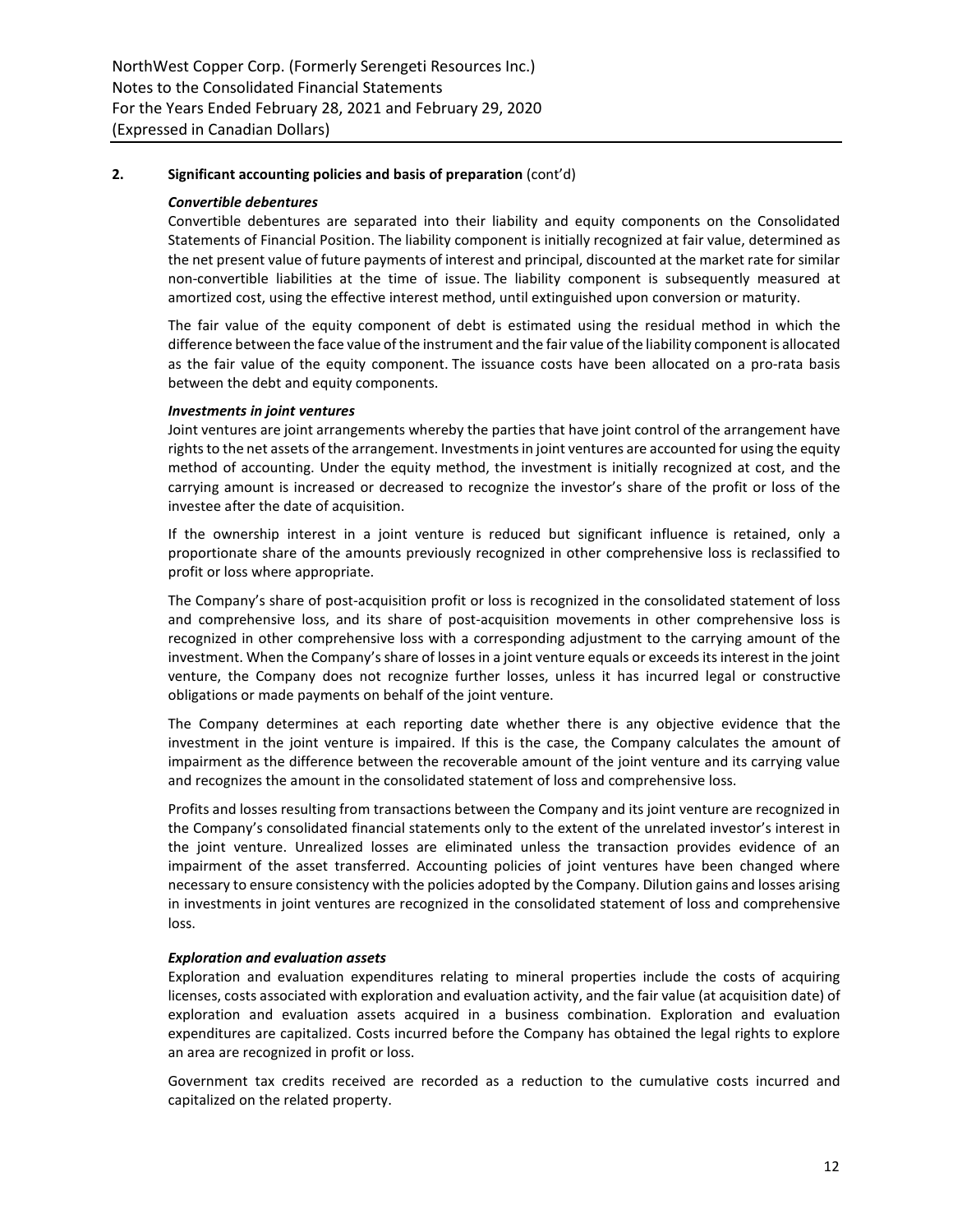#### *Exploration and evaluation assets (cont'd)*

Exploration and evaluation assets are assessed for impairment if (i) sufficient data exists to determine technical feasibility and commercial viability, or (ii) facts and circumstances suggest that the carrying amount exceeds the recoverable amount.

Once the technical feasibility and commercial viability of the extraction of mineral resources in an area of interest are demonstrable, exploration and evaluation assets attributable to that area of interest are first tested for impairment and then reclassified to mining property and development assets within property, plant and equipment.

Recoverability of the carrying amount of any exploration and evaluation assets is dependent on successful development and commercial exploitation, or alternatively, sale of the respective areas of interest.

From time to time, the Company acquires or disposes of properties pursuant to the terms of option agreements. Options are exercisable entirely at the discretion of the optionee and, accordingly, are recorded as mineral property costs or recoveries when the payments are made or received. After costs are recovered, the balance of the payments received is recorded as a gain on disposition of a mineral property. Any revenue, including the receipt of fees and similar payments, earned prior to the commencement of commercial production, and reasonably attributable to the costs historically incurred on a property, is also offset against those costs as received.

## *Exploration tax credits*

The Company may qualify for certain exploration tax credits based on qualifying expenditures incurred. Such tax credits are recorded when the amounts involved, and the collection thereof, are considered to be reasonably determinable. These amounts offset the deferred costs to which they relate or are included in operations if such costs have been expensed.

## *Restoration and environmental obligations*

The Company recognizes liabilities for legal and constructive obligations associated with the retirement of mineral properties. The net present value of future rehabilitation costs is capitalized to the related asset along with a corresponding increase in rehabilitation provision in the period incurred. Discount rates using a pre-tax rate that reflect the time value of money are used to calculate the net present value.

The Company's estimates of reclamation costs could change as a result of changes in the regulatory requirements, discount rates and assumptions regarding the amount and timing of the future expenditures. These changes are recorded directly to the related assets with a corresponding entry to the rehabilitation provision.

The increase in the provision due to the passage of time is recognized as interest expense.

The Company did not have any significant restoration provisions at February 28, 2021 or February 29, 2020.

## *Impairment of non-financial assets*

The carrying amount of the Company's assets (which include property, plant and equipment and exploration and evaluation assets) are reviewed at each reporting date to determine whether there is any indication of impairment. If such indication exists, the recoverable amount of the asset is estimated in order to determine the extent of the impairment loss. An impairment loss is recognized whenever the carrying amount of an asset or its cash generating unit exceeds its recoverable amount. Impairment losses are recognized in the statement of loss and comprehensive loss.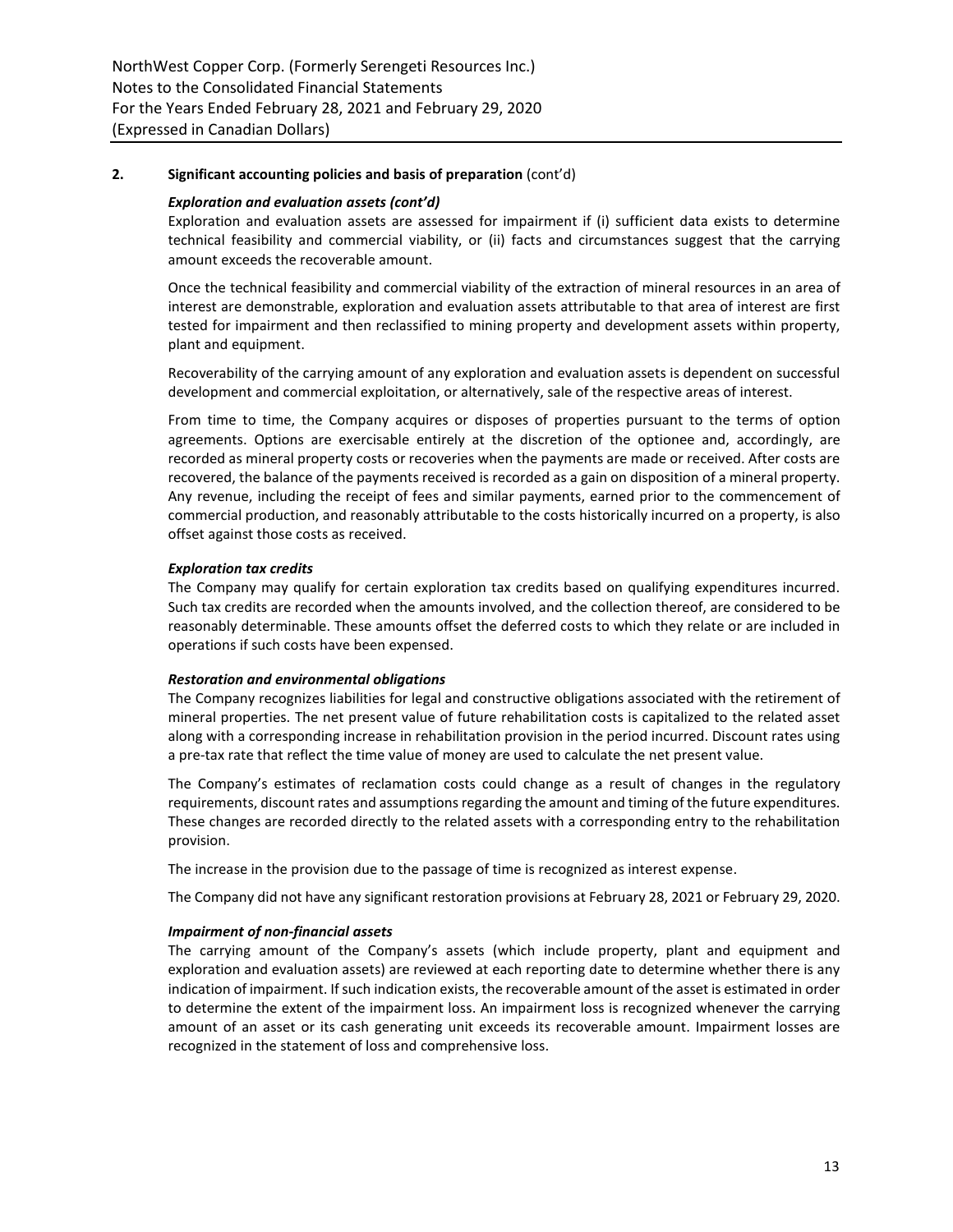## *Impairment of non-financial assets (cont'd)*

The recoverable amount of assets is the greater of an asset's fair value less cost to sell and value in use. In assessing value in use, the estimated future cash flows are discounted to their present value using a pretax discount rate that reflects the current market assessments of the time value of money and the risks specific to the asset. For an asset that does not generate cash inflows largely independent of those from other assets, the recoverable amount is determined for the cash-generating unit to which the asset belongs.

An impairment loss is only reversed if there is an indication that the impairment loss may no longer exist and there has been a change in the estimates used to determine the recoverable amount.

Assets that have an indefinite useful life are not subject to amortization and are tested annually for impairment.

#### *Financial Instruments*

#### *Classification*

The Company classifies its financial instruments in the following categories: at fair value through profit and loss ("FVTPL"), at fair value through other comprehensive loss ("FVTOCI") or at amortized cost. The Company determines the classification of financial assets at initial recognition. The classification of debt instruments is driven by the Company's business model for managing the financial assets and their contractual cash flow characteristics. Equity instruments that are held for trading are classified as FVTPL. For other equity instruments, on the day of acquisition the Company can make an irrevocable election (on an instrument-by-instrument basis) to designate them as at FVTOCI. Financial liabilities are measured at amortized cost, unless they are required to be measured at FVTPL (such as instruments held for trading or derivatives) or if the Company has opted to measure them at FVTPL.

At February 28, 2021, the Company measured cash and reclamation deposits at FVTPL, and receivables, trade payables and accrued liabilities and short term loans at amortized cost.

#### *Measurement*

#### Financial assets and liabilities at amortized cost

Financial assets and liabilities at amortized cost are initially recognized at fair value plus or minus transaction costs, respectively, and subsequently carried at amortized cost less any impairment.

#### *Measurement*

## Financial assets and liabilities at FVTPL

Financial assets and liabilities carried at FVTPL are initially recorded at fair value and transaction costs are expensed in the consolidated statements of comprehensive loss. Realized and unrealized gains and losses arising from changes in the fair value of the financial assets and liabilities held at FVTPL are included in the consolidated statements of comprehensive loss in the period in which they arise.

#### Debt investments at FVTOCI

These assets are subsequently measured at fair value. Interest income calculated using the effective interest method, foreign exchange gains and losses and impairment are recognised in profit or loss. Other net gains and losses are recognised in other comprehensive income ("OCI"). On derecognition, gains and losses accumulated in OCI are reclassified to profit or loss.

#### Equity investments at FVTOCI

These assets are subsequently measured at fair value. Dividends are recognised as income in profit or loss unless the dividend clearly represents a recovery of part of the cost of the investment. Other net gains and losses are recognised in OCI and are never reclassified to profit or loss.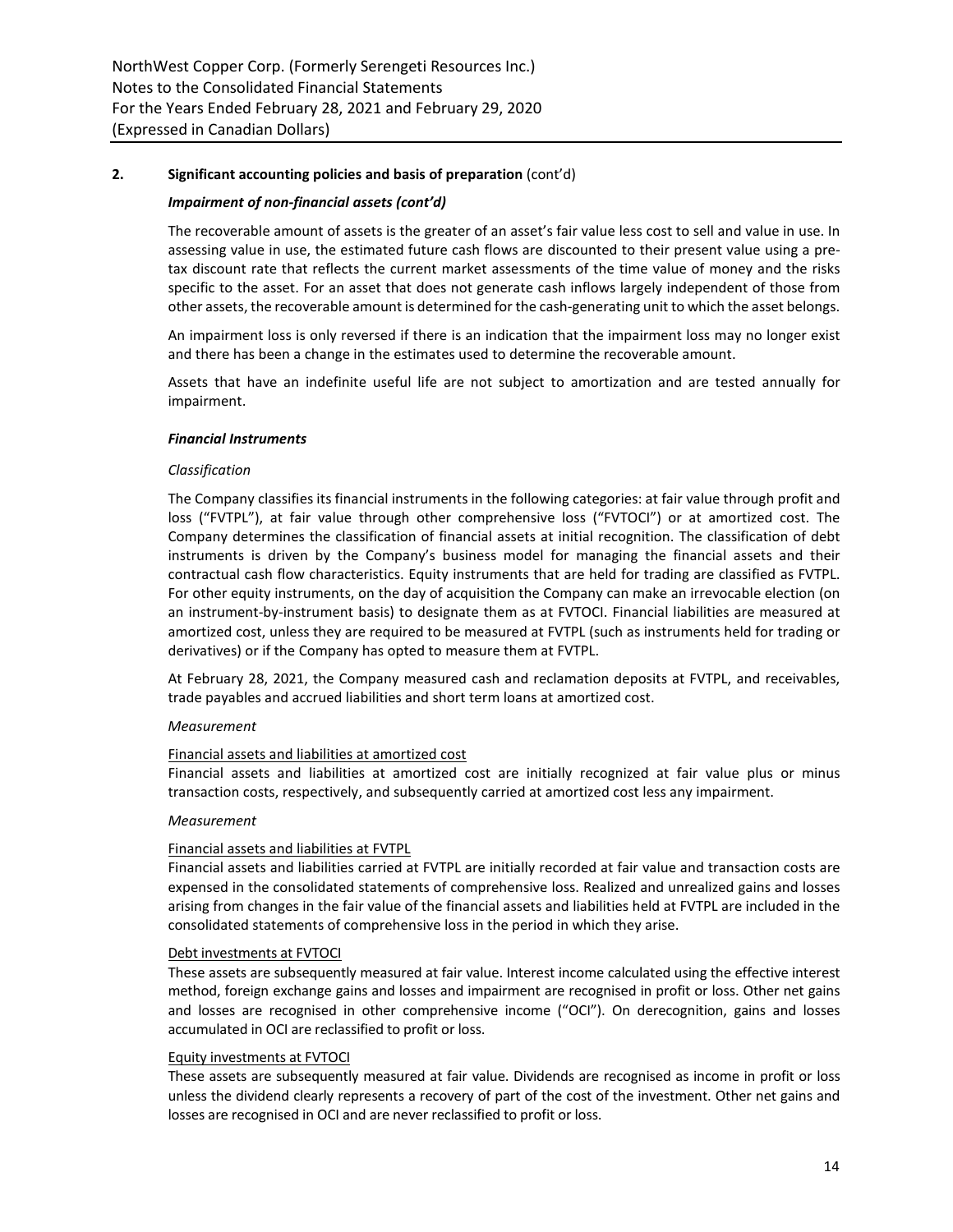## *Financial instruments* (cont'd)

## *Impairment of financial assets at amortized cost*

The Company recognizes a loss allowance for expected credit losses on financial assets that are measured at amortized cost. At each reporting date, the Company measures the loss allowance for the financial asset at an amount equal to the lifetime expected credit losses if the credit risk on the financial asset has increased significantly since initial recognition. If at the reporting date, the credit risk of the financial asset has not increased significantly since initial recognition, the Company measures the loss allowance for the financial asset at an amount equal to the twelve-month expected credit losses. The Company shall recognize in the consolidated statements of comprehensive loss, as an impairment gain or loss, the amount of expected credit losses (or reversal) that is required to adjust the loss allowance at the reporting date to the amount that is required to be recognized.

## *Derecognition*

## Financial assets

The Company derecognizes financial assets only when the contractual rights to cash flows from the financial assets expire, or when it transfers the financial assets and substantially all of the associated risks and rewards of ownership to another entity. Gains and losses on derecognition are generally recognized in the consolidated statements of comprehensive loss.

## Financial liabilities

The Company derecognizes a financial liability when its contractual obligations are discharged or cancelled or expire. The Company also derecognizes a financial liability when the terms of the liability are modified such that the terms and / or cash flows of the modified instrument are substantially different, in which case a new financial liability based on the modified terms is recognized at fair value.

Gains and losses on derecognition are generally recognized in profit or loss.

## *Share-based payments*

Share-based payments to employees are measured at the fair value of the instruments issued and amortized over the vesting periods. Share-based payments to non-employees are measured at the fair value of goods or services received or the fair value of the equity instruments issued, if it is determined the fair value of the goods or services cannot be reliably measured and are recorded at the date the goods or services are received. The corresponding amount is recorded to reserves. The fair value of options is determined using a Black–Scholes pricing model which incorporates all market vesting conditions. The number of shares and options expected to vest is reviewed and adjusted at the end of each reporting period such that the amount recognized for services received as consideration for the equity instruments granted shall be based on the number of equity instruments that eventually vest. Vesting conditions are determined by the Board of Directors.

## *Cash and cash equivalents*

Cash and cash equivalents include cash on hand, deposits held at call with banks, and short-term highly liquid investments and bank overdrafts.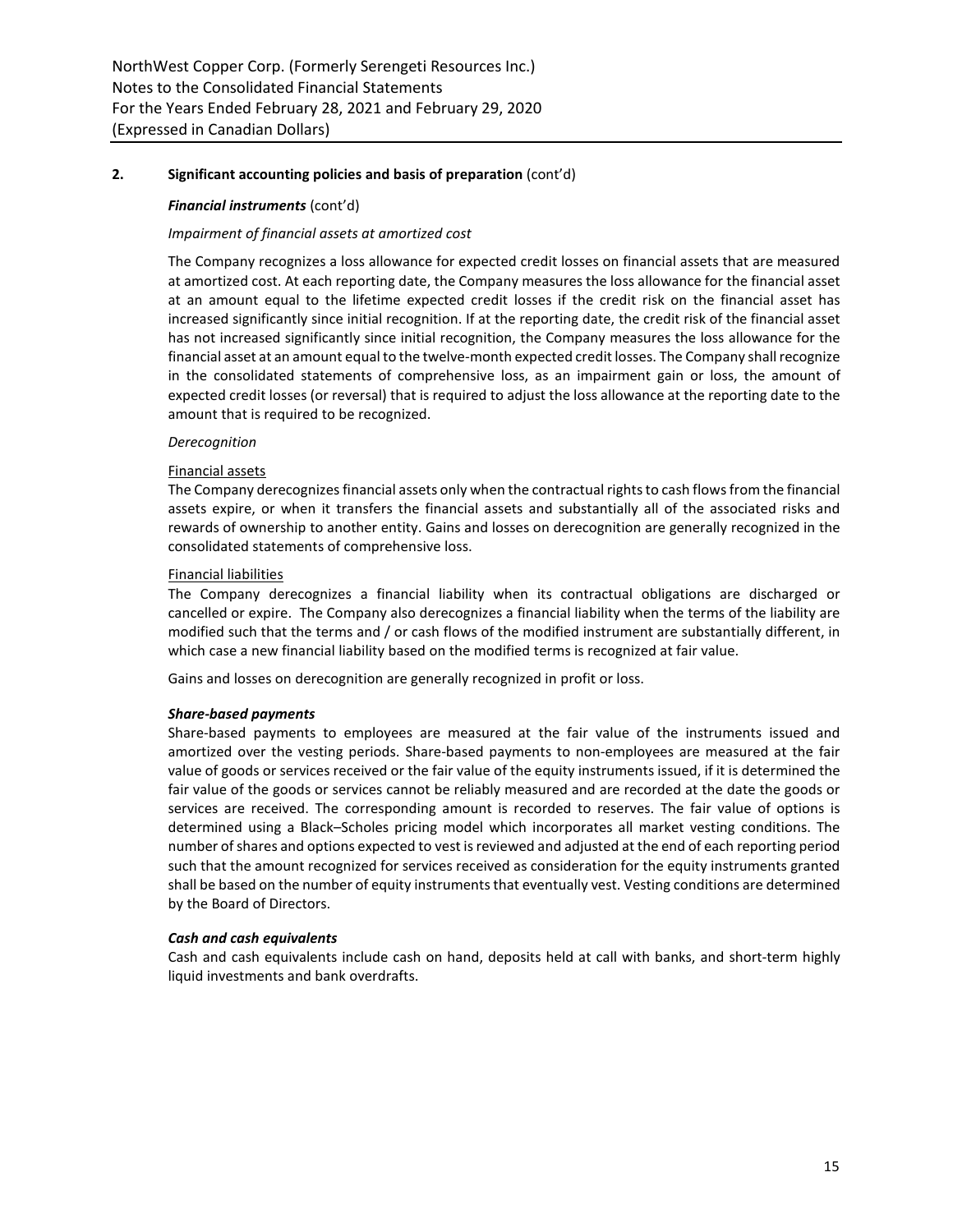#### *Loss per share*

Basic loss per share is computed by dividing net loss available to common shareholders by the weighted average number of shares outstanding during the reporting period. Diluted loss per share is computed similar to basic loss per share except that the weighted average shares outstanding are increased to include additional shares for the assumed exercise of stock options and warrants, if dilutive. The number of additional shares is calculated by assuming that outstanding stock options and warrants were exercised and that the proceeds from such exercise were used to acquire common shares at the average market price during the reporting period.

## *Warrants*

The proceeds from private placements that include warrants are allocated on a relative fair value basis between the common shares and warrants. The fair value attributed to warrants is recorded in warrant reserve within equity. If the warrants are converted, the consideration paid, along with the amount previously recognized in warrant reserve, is recorded as an increase to share capital. Upon expiry of warrants, any fair value attributed is reclassified to share capital.

#### *Income taxes*

#### *Current income tax:*

Current income tax assets and liabilities for the current year are measured at the amount expected to be recovered from or paid to the taxation authorities. The tax rates and tax laws used to compute the amount are those that are enacted or substantively enacted, at the reporting date, in the countries where the Company operates and generates taxable income.

Current income tax relating to items recognized directly in other comprehensive income or equity is recognized in other comprehensive income or equity and not in profit or loss. Management periodically evaluates positions taken in the tax returns with respect to situations in which applicable tax regulations are subject to interpretation and establishes provisions where appropriate.

## *Deferred income tax:*

Deferred tax is accounted for using the statement of financial position liability method, providing for temporary differences between the carrying amounts of assets and liabilities for financial reporting purposes and the amounts used for taxation purposes. Deferred taxes are not recognized for temporary differences related to the initial recognition of the assets or liabilities that affect neither accounting nor taxable profit nor investments in subsidiaries, associates and interests in joint ventures to the extent it is probable that they will not reverse in the foreseeable future. The amount of deferred tax provided is based on the expected manner and expected date of realization or settlement of the carrying amount of assets and liabilities, using tax rates enacted or substantively enacted at the statement of financial position date. A deferred tax asset is recognized only to the extent that it is probable that future taxable amounts will be available against which the asset can be utilized.

#### *Flow-through shares:*

Canadian income tax legislation permits an enterprise to issue securities referred to as flow-through shares, whereby the investor can claim the tax deductions arising from the renunciation of the related resource expenditures.

IFRS does not contain explicit guidance pertaining to this tax incentive. Therefore, the Company has adopted a policy whereby the premium paid for flow-through shares in excess of the market value of the shares without the flow-through features at the time of issue is initially recorded as a flow-through share premium liability and then included in income at the time the qualifying expenditures are made.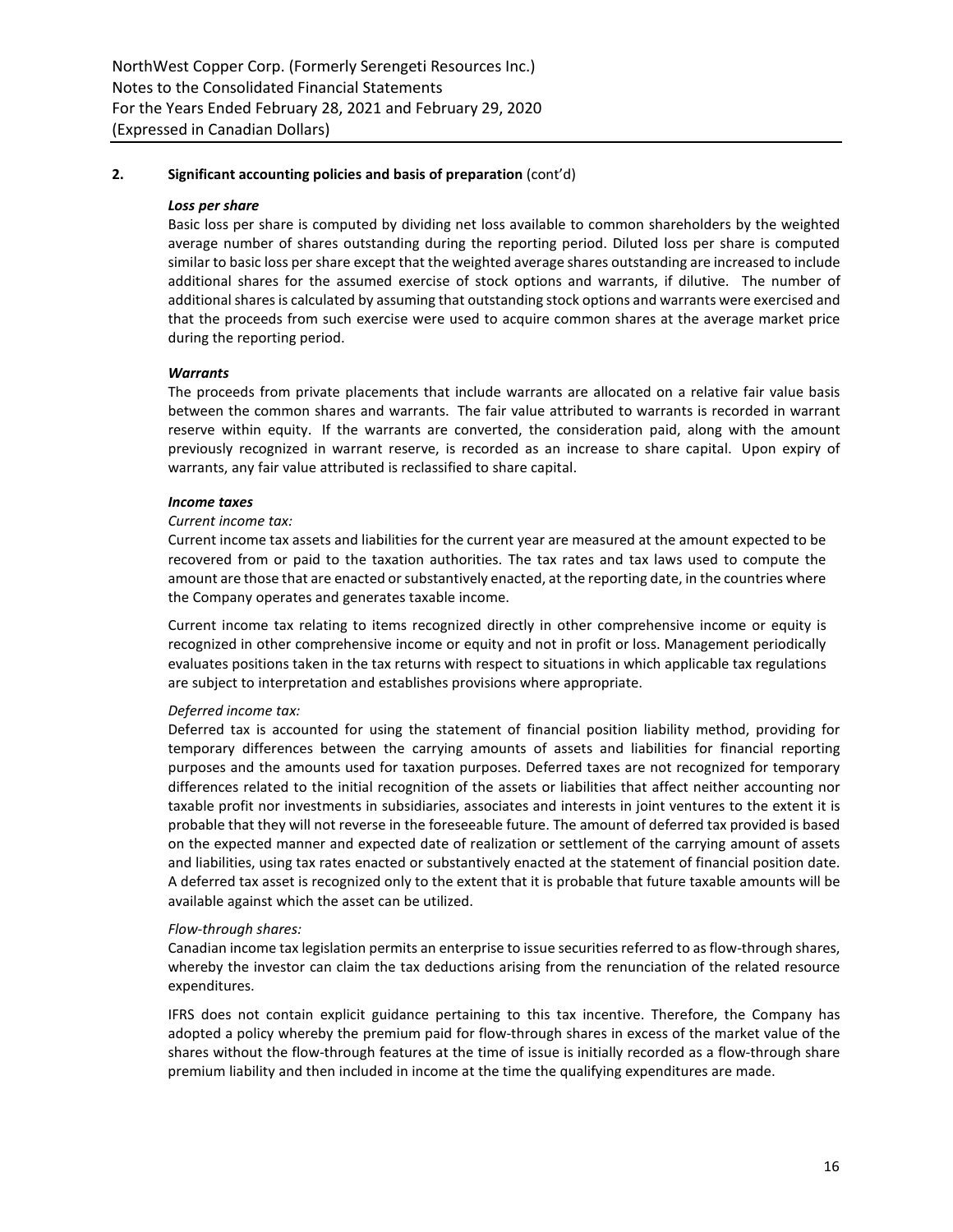# **3. Cash and cash equivalents**

The components of cash and cash equivalents are as follows:

|                                    | February 28,<br>2021     | February 29,<br>2020 |
|------------------------------------|--------------------------|----------------------|
| Cash at bank                       | 511.847                  | 336,817              |
| Guaranteed investment certificates | $\overline{\phantom{a}}$ | 1,466,000            |
|                                    | 511.847                  | 1,802,817            |

## **4. Receivables**

|                                                 | February 28, | February 29, |
|-------------------------------------------------|--------------|--------------|
|                                                 | 2021         | 2020         |
| Exploration costs recoverable from KCC (Note 5) | 31,246       | 43,099       |
| Goods and services tax receivable               | 10,960       | 53,023       |
| Other receivables                               | 4.004        | 5,248        |
|                                                 | 46.210       | 101,370      |

## **5. Investment in joint venture – Kwanika Copper Corporation**

On November 24, 2017, NorthWest completed a transaction whereby NorthWest, POSCO DAEWOO Corporation, since renamed Posco International Corporation ("PIC") and Kwanika Copper Corporation ("KCC") (formerly Daewoo Minerals Canada Corporation) signed a definitive joint venture agreement (the "JVA") for the exploration and development of the Kwanika property (the "Project"). Pursuant to the JVA, the respective interests of NorthWest and PIC in the Project were transferred to KCC, which serves as the vehicle for the joint venture.

In 2017, PIC contributed a total of \$8,300,000 in cash and as a result of this and prior contributions, held 8,200,000 common shares of KCC (representing 35% of the total issued shares of KCC). NorthWest contributed its 95% ownership of the Kwanika property, in exchange for 15,228,571 common shares of KCC (representing 65% of the total issued shares of KCC).

During calendar 2019, an additional \$590,000 was contributed to KCC on a pro-rata basis by the two parties to further engineering studies.

During December 2019, \$680,000 was solely contributed by NorthWest to KCC towards funding of the calendar 2020 work program. During the year ended February 28, 2021, the Company made an additional sole contribution of \$853,200 to KCC. As at February 28, 2021, total sole contribution by NorthWest towards funding of the KCC calendar 2020 work program was \$1,533,200.

During the year ended February 28, 2021, a total of 38,700 of KCC common shares held by NorthWest was transferred to PIC. The Company recorded a loss on disposal of investment of \$38,700 as a result of the transfer.

As at February 28, 2021, total contributions by NorthWest to KCC were \$17,106,571.

Upon completion of the calendar 2020 work program, and as a result of sole-funding that program, NorthWest owned approximately 66.949% of KCC. As a consequence of PIC electing not to participate in the 2020 program, they have diluted on a pro-rata basis to 33.05% ownership of KCC.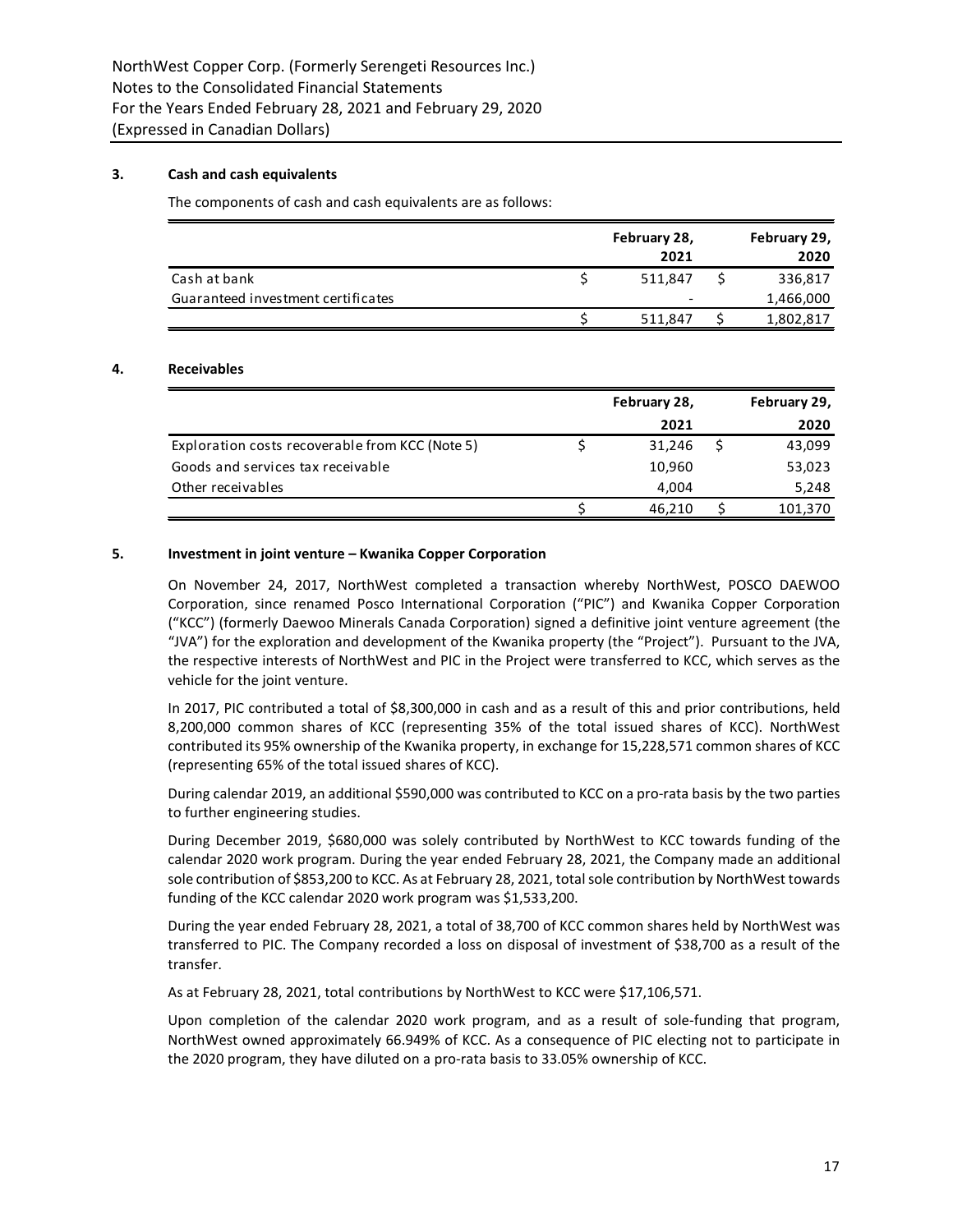## **5. Investment in joint venture – Kwanika Copper Corporation** (cont'd)

NorthWest can remain as Project operator so long as it maintains a majority interest. As Project operator, NorthWest received a 10% management fee on expenditures of \$7,000,000. Unearned management fee income is included in deferred revenue in the consolidated statement of financial position. Management fee income of \$42,967 (February 29, 2020 – \$37,598) earned from the joint venture during the year has been recorded in the consolidated statements of loss and comprehensive loss.

NorthWest may be granted a 1% net smelter return royalty ("NSR") if its Project interest is diluted below 50% and an additional 0.5% NSR if its interest is diluted below 33 ⅓%, subject to partial buyback provisions to PIC. PIC will have certain concentrate offtake rights from production on the Project, subject to NorthWest's ability to enter into separate streaming arrangements.

Pursuant to the JVA, the Company is entitled to the proceeds from the Mineral Exploration Tax Credit ("METC") to be paid to KCC. During the year ended February 28, 2021, the Company received \$139,018 METC refund from KCC which is included in other income.

|                                     | February 28, 2021 |             |  |
|-------------------------------------|-------------------|-------------|--|
|                                     |                   | (unaudited) |  |
| Current assets                      | \$                | 127,397     |  |
| Non-current assets                  |                   | 25,493,383  |  |
| <b>Total assets</b>                 | \$                | 25,620,780  |  |
| Current liabilities                 | \$                | 157,374     |  |
| Shareholders' equity                |                   |             |  |
| Common shares                       |                   |             |  |
| NorthWest Copper Corp.              |                   | 17,106,571  |  |
| Posco International Corporation     |                   | 8,445,200   |  |
| Contributed Surplus                 |                   | 100,000     |  |
| Deficit                             |                   | (188, 365)  |  |
| Total shareholders' equity          |                   | 25,463,406  |  |
| <b>Total equity and liabilities</b> | \$                | 25,620,780  |  |

## **Summarized statement of financial position – Kwanika Copper Corporation**

Changes in the investment in joint venture for the years ended February 28, 2021 and February 29, 2020 are as follows:

| Balance February 28, 2019                                                 | Ş | 14,824,963 |
|---------------------------------------------------------------------------|---|------------|
| Additional investment in joint venture                                    |   | 1,063,500  |
| Share of joint venture loss from March 1, 2019 to February 29, 2020       |   | (12, 739)  |
| 65% of management fee income earned from joint venture from March 1, 2019 |   |            |
| to February 29, 2020                                                      |   | (69,824)   |
| Balance February 29, 2020                                                 |   | 15,805,900 |
| Additional investment in joint venture                                    |   | 853,200    |
| Disposition of investment                                                 |   | (38, 700)  |
| Share of joint venture loss from March 1, 2020 to February 28, 2021       |   | (29, 455)  |
| 66.949% of management fee income earned from joint venture from           |   |            |
| March 1, 2020 to February 28, 2021                                        |   | (87, 033)  |
| Balance February 28, 2021                                                 |   | 16,503,912 |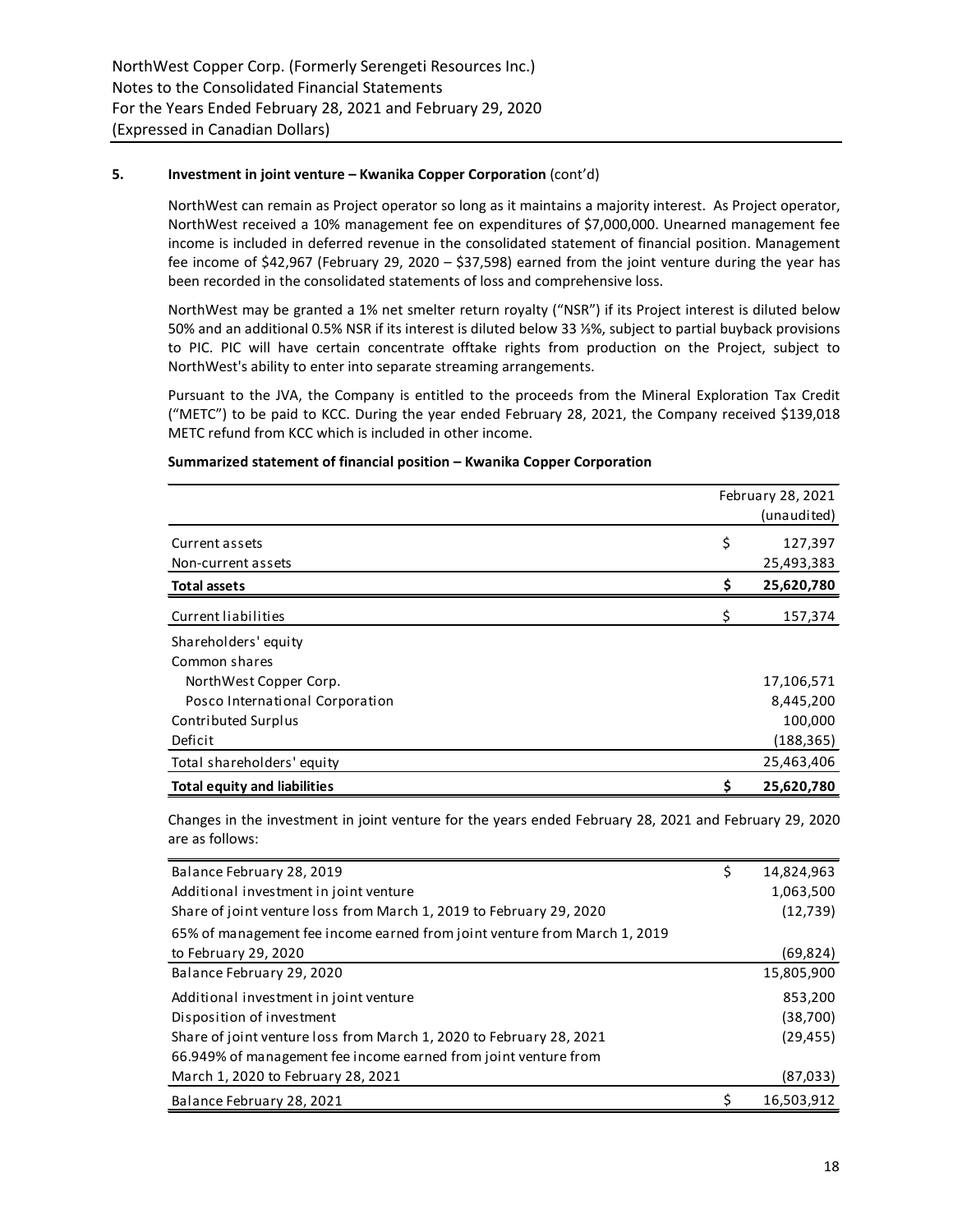# **6. Property, plant and equipment**

|                           |    |                      | <b>Furniture and</b> |                  |               |
|---------------------------|----|----------------------|----------------------|------------------|---------------|
|                           |    | <b>Leased Office</b> |                      | <b>Equipment</b> | Total         |
| <u>Cost</u>               |    |                      |                      |                  |               |
| Balance February 28, 2019 | \$ |                      | \$                   | 26,956           | \$<br>26,956  |
| Additions                 |    | 91,661               |                      |                  | 91,661        |
| Disposal                  |    | (10,097)             |                      |                  | (10,097)      |
| Balance February 29, 2020 | \$ | 81,564               | \$                   | 26,956           | \$<br>108,520 |
| Disposal                  |    | (23, 357)            |                      |                  | (23, 357)     |
| Additions                 |    |                      |                      | 9,345            | 9,345         |
| Balance February 28, 2021 |    | 58,207               |                      | 36,301           | 94,508        |
| Accumulated depreciation  |    |                      |                      |                  |               |
| Balance February 28, 2019 | \$ |                      | Ś                    | 25,428           | \$<br>25,428  |
| Additions                 |    | 25,087               |                      | 459              | 25,546        |
| Balance February 29, 2020 | \$ | 25,087               | \$                   | 25,887           | \$<br>50,974  |
| Additions                 |    | 27,421               |                      | 1,035            | 28,456        |
| Balance February 28, 2021 |    | 52,508               |                      | 26,922           | 79,430        |
| Net book value            |    |                      |                      |                  |               |
| Balance February 29, 2020 | Ś. | 56,477               | \$                   | 1,069            | \$<br>57,546  |
| Balance February 28, 2021 | \$ | 5,699                | \$                   | 9,379            | \$<br>15,078  |

The leased office is being amortized on a straight-line basis over the lease term.

On January 1, 2021, the Company revised the lease termination date of the office space being leased, and the lease asset and lease liability were revalued to reflect changes in the future lease payments. As a result of the revaluations, the Company recorded a reduction of \$25,303 in the lease liability, a reduction of \$23,357 in the lease asset and a gain on disposition of the lease asset of \$1,945 (Note 11).

On February 1, 2020, the Company revised the lease to reduce the amount of office space being leased, and the lease asset and lease liability were revalued to reflect changes in the future lease payments. As a result of the revaluations, the Company recorded a reduction of \$13,086 in the lease liability, a reduction of \$10,097 in the lease asset and a gain on disposition of the lease asset of \$2,989 (Note 11).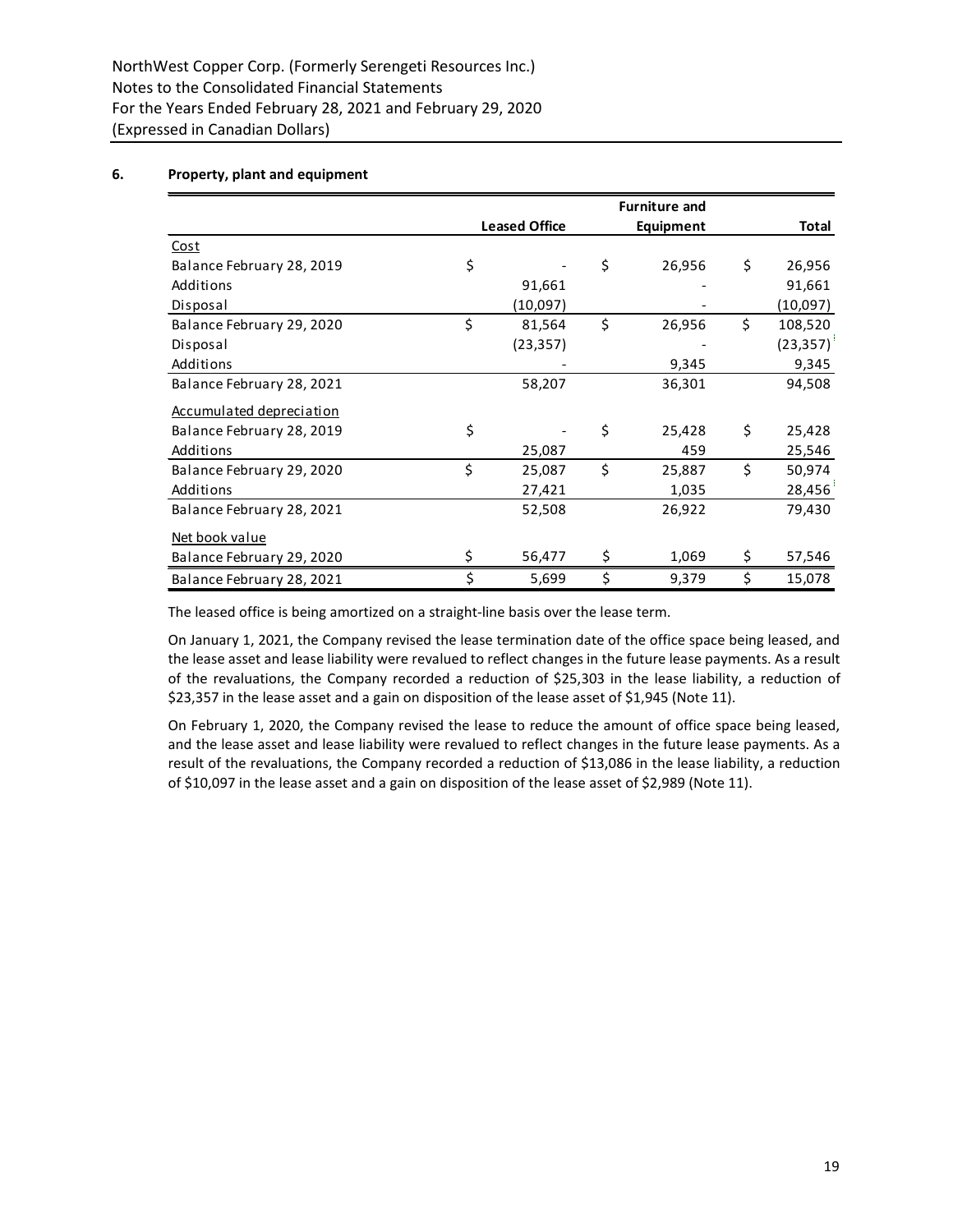# **7. Exploration and evaluation assets**

The following is a description of the Company's exploration and evaluation assets and the related expenditures incurred for the year ended February 28, 2021. Following completion of the Arrangement on March 5, 2021, the Company now owns 100% of the Stardust copper-gold project, 100% of the Lorraine copper-gold project, and 100% of the OK copper-molybdenum project.

|                                         | <b>Milligan West</b>     | <b>Top Cat</b> | East Niv     | Other     |    | Total       |
|-----------------------------------------|--------------------------|----------------|--------------|-----------|----|-------------|
| <b>Property acquisition costs</b>       |                          |                |              |           |    |             |
| Balance, beginning                      | \$<br>43,111             | Ŝ.<br>64,502   | 11,422<br>Ś. | \$439,354 | Ŝ. | 558,389     |
| Additions                               |                          | 50,000         | 30,326       |           |    | 80,326      |
| Balance, ending                         | 43,111                   | 114,502        | 41,748       | 439,354   |    | 638,715     |
| <b>Exploration and evaluation costs</b> |                          |                |              |           |    |             |
| Balance, beginning                      | 524,785                  | 176,013        | 89,152       | 181,223   |    | 971,173     |
| Costs incurred during period:           |                          |                |              |           |    |             |
| Aircraft                                |                          |                | 32,693       |           |    | 32,693      |
| Assaying                                |                          | 18,640         | 14,310       | 148       |    | 33,098      |
| Camp and operations                     |                          | 26,601         | 28,487       | 2,376     |    | 57,464      |
| Consulting                              | 617                      | 40,264         | 85,507       | 7,991     |    | 134,379     |
| Geophysics                              | $\overline{\phantom{a}}$ | 102,931        | 94,035       |           |    | 196,966     |
| Software purchased                      |                          | 4,788          | 8,117        |           |    | 12,905      |
| Travel and accommodation                |                          | 9,901          | 9,958        |           |    | 19,859      |
|                                         | 617                      | 203,125        | 273,107      | 10,515    |    | 487,364     |
| Other Items:                            |                          |                |              |           |    |             |
| Impairment                              |                          |                |              | (20,056)  |    | (20,056)    |
| <b>Balance, ending</b>                  | 525,402                  | 379,138        | 362,259      | 171,682   |    | 1,438,481   |
| <b>Total</b>                            | \$<br>568,513            | \$493,640      | \$404,007    | \$611,036 |    | \$2,077,196 |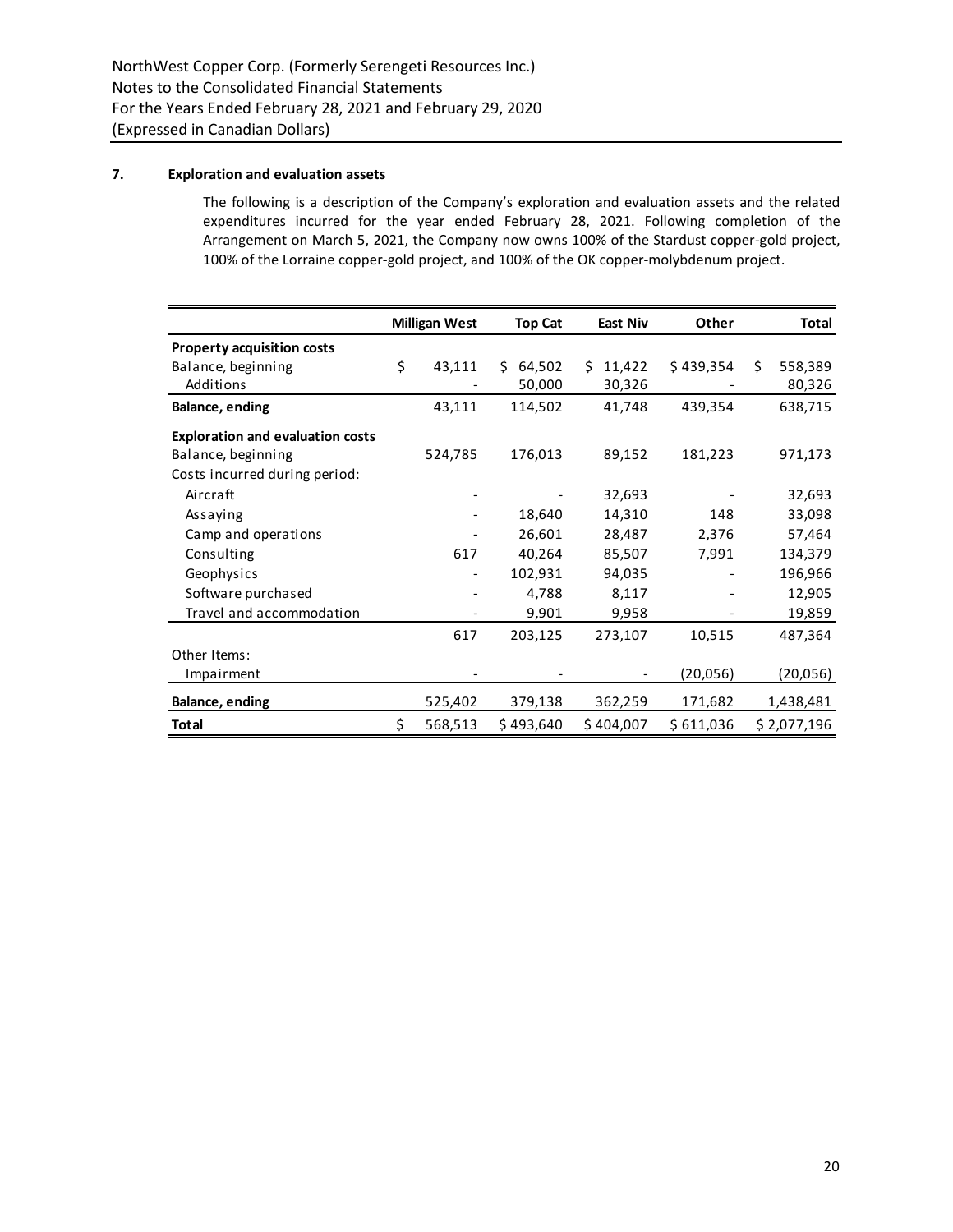# **7. Exploration and evaluation assets** (cont'd)

The following is a description of the Company's exploration and evaluation assets and the related expenditures incurred for the year ended February 29, 2020:

|                                         |                                | Milligan  |                |                 |             |             |
|-----------------------------------------|--------------------------------|-----------|----------------|-----------------|-------------|-------------|
|                                         | Atty                           | West      | <b>Top Cat</b> | <b>East Niv</b> | Other       | Total       |
| <b>Property acquisition costs</b>       |                                |           |                |                 |             |             |
| Balance, beginning                      | Ś.<br>126,551                  | \$43,111  | Ŝ.             | - \$<br>2,987   | \$814,052\$ | 986,701     |
| Additions                               | 25,797                         |           | 64,502         | 8,435           | 6,733       | 105,467     |
| <b>Balance, ending</b>                  | 152,348                        | 43,111    | 64,502         | 11,422          | 820,785     | 1,092,168   |
| <b>Exploration and evaluation costs</b> |                                |           |                |                 |             |             |
| Balance, beginning                      | 378,916                        | 521,816   |                | 6,314           | 552,068     | 1,459,114   |
| Costs incurred during year:             |                                |           |                |                 |             |             |
| Aircraft                                | 273,208                        |           | 28,145         | 14,815          | 65,993      | 382,161     |
| Assaying                                | 59,628                         |           | 9,098          | 6,938           | 4,869       | 80,533      |
| Camp and operations                     | 95,161                         |           | 71,099         | 16,736          | 22,347      | 205,343     |
| Consulting                              | 89,866                         | 3,107     | 50,601         | 41,178          | 42,889      | 227,641     |
| Drilling                                | 323,273                        |           |                |                 |             | 323,273     |
| Geophysics                              | 112,912                        |           |                |                 | 120,920     | 233,832     |
| Software purchased                      |                                |           | 270            |                 |             | 270         |
| Storage                                 |                                | 2,472     |                |                 | 4,538       | 7,010       |
| Travel and accommodation                | 103,336                        |           | 16,800         | 5,065           | 11,297      | 136,498     |
|                                         | 1,057,384                      | 5,579     | 176,013        | 84,732          | 272,853     | 1,596,561   |
| Other Items:                            |                                |           |                |                 |             |             |
| <b>Exploration tax credits</b>          | (113, 675)                     | (2,610)   |                | (1,894)         | (38, 918)   | (157,097)   |
| Cost recoveries                         |                                |           |                |                 | (558)       | (558)       |
| Impairment                              | (1,474,973)                    |           |                |                 | (985, 653)  | (2,460,626) |
| Balance, ending                         | (152, 348)                     | 524,785   | 176,013        | 89,152          | (200, 208)  | 437,394     |
| Total                                   | \$<br>$\overline{\phantom{a}}$ | \$567,896 | \$240,515      | \$100,574       | \$620,577   | \$1,529,562 |

## a) ATTY and ATG Claims

The Company entered into option agreements to acquire a 100% interest in the Atty property from Finlay Minerals Ltd. ("Finlay") and adjacent claims ("ATG Claims") from Electrum Resource Corp. ("Electrum") on March 4, 2018 and the agreement was approved by the TSX-V on April 10, 2018.

In the prior year, upon review of the exploration results obtained in the 2019 drilling program, the Company made a decision to discontinue its option for the acquisition of a 100% interest in the Atty property from Finlay and adjacent ATG Claims from Electrum, returning these properties to the vendors. No further work payments were due at the time. The Atty property was impaired in full and recorded an impairment of \$1,474,973 during the year ended February 29, 2020.

During the year ended February 28, 2021, the Company also recorded an impairment of \$20,056 on the ATG property.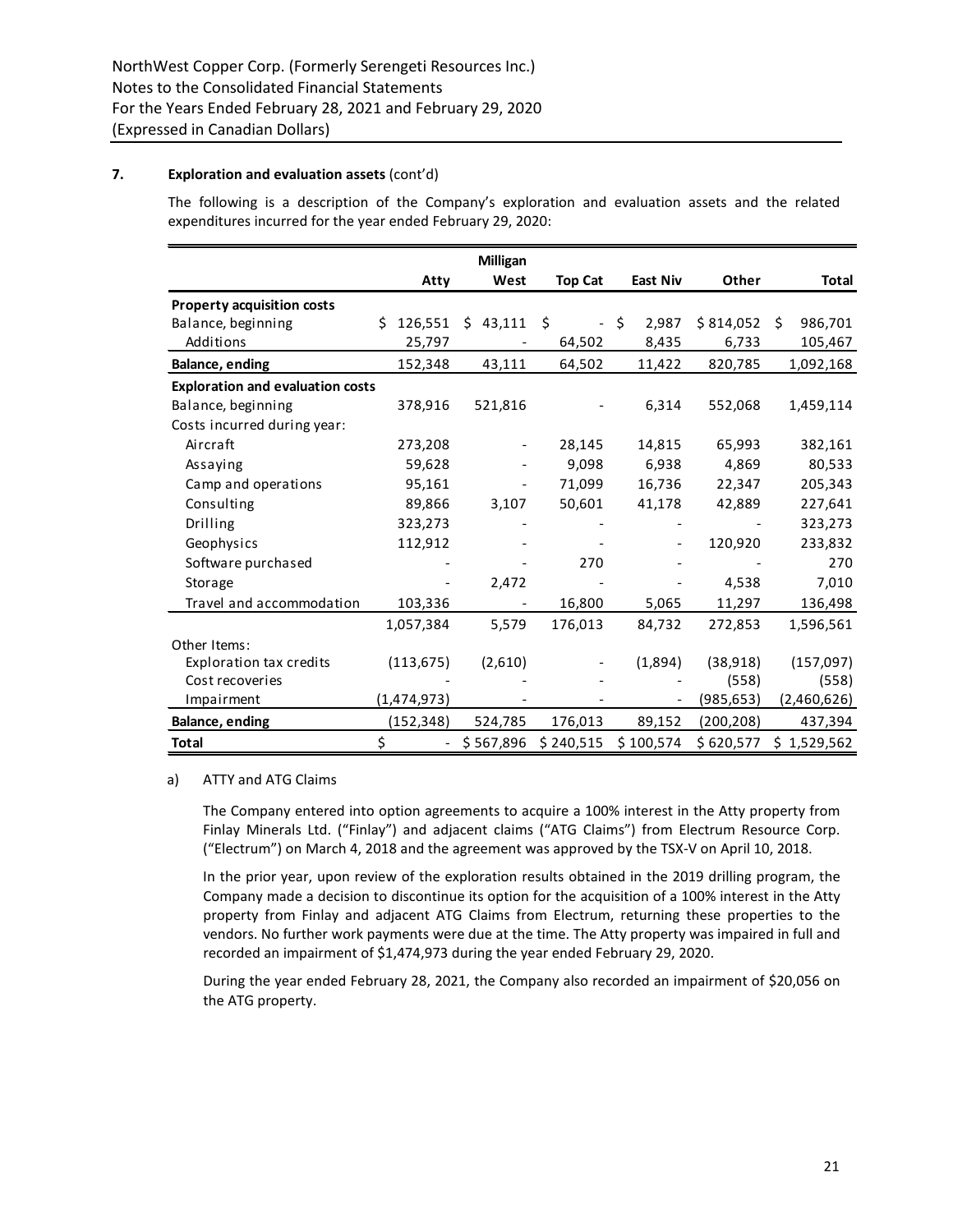## **7. Exploration and evaluation assets** (cont'd)

b) Milligan West

The Company owns a 56.3% interest in the Milligan West property in joint venture with Fjordland Exploration Inc., an arm's-length company also listed on the TSX-V. The Company is entitled to act as Operator for so long as its interest is 50% or more.

c) East Niv

The Company acquired East Niv by staking in 2018.

d) Top Cat

On July 19, 2019, the Company optioned the Top Cat claims.

The Company may earn a 100% interest by:

- Making staged cash payments totaling \$340,000 over 5 years; \$18,000 of which was paid on signing. On November 7, 2019, the Company issued 41,666 shares at a fair value of \$18,333 in lieu of cash payment pursuant to the option agreement (Note 14). On July 13, 2020, the Company paid \$22,000 pursuant to the option agreement;
- Issuing a total of 750,000 common shares in stages over a 5-year period. On August 2, 2019, 50,000 shares with a fair value of \$27,000 were issued upon TSX-V approval of the option agreement. On July 13, 2020, the Company issued 50,000 shares with fair value of \$28,000 pursuant to the option agreement (Note 14);
- Incurring a total of \$1,250,000 in exploration expenditures over a 5-year period with a minimum of \$100,000 to be spent before the first anniversary of the agreement, which expenditure was made;
- Granting the optionors a 3% NSR on the property, subject to the Company's right to purchase a 2% NSR for \$2,000,000 at any time prior to the first anniversary of commercial production.
- e) Net Smelter Return Royalties Thor Marmot and Deer Lake Properties

During the year ended February 28, 2019, the Company acquired NSR's of 0.75% on each of the Thor Marmot and Deer Lake Properties located in the Kemess and Kamloops Mining Districts from Electrum and received a payment of \$10,000 in exchange for Portable Assessment Credits that the Company transferred to Electrum for the maximum allowable five-year period.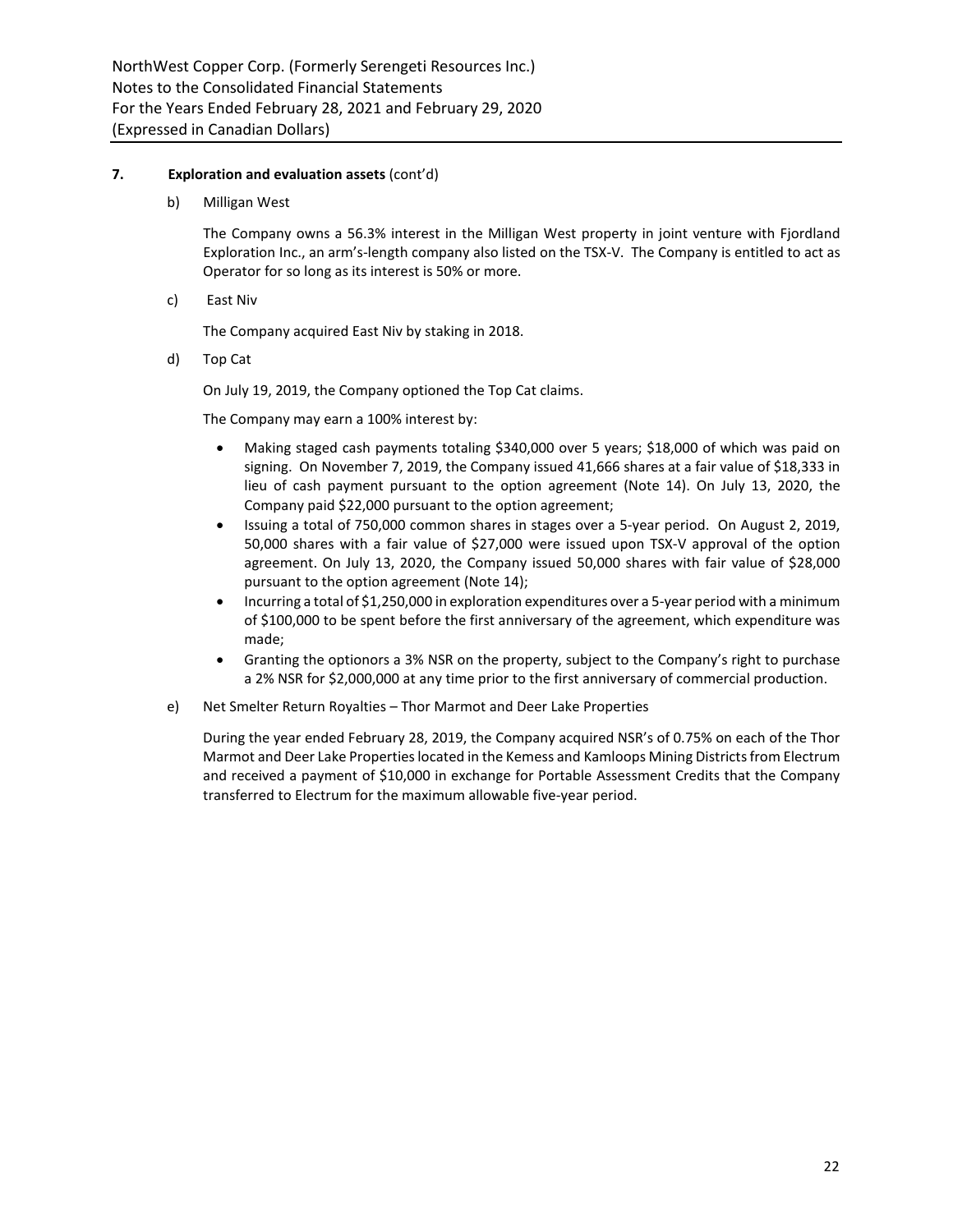## **7. Exploration and evaluation assets (cont'd)**

f) Other Properties

NorthWest holds a 100% interest in a number of other properties, all of which are located in British Columbia.

During the year ended February 28, 2021, the Company recorded an impairment of \$Nil (February 29, 2020 - \$985,653) on several properties for claims that were not renewed.

During the year ended February 28, 2021, the Company recorded \$Nil in BC Mineral Exploration Tax Credits ("BCMETC"). During the year ended February 29, 2020, the Company recorded \$165,263 in BCMETC, of which \$157,097 was allocated to exploration and evaluation assets and the balance of \$8,166 to the statement of loss and comprehensive loss.

## **8. Reclamation deposits**

The Company has posted bonds and investment certificates to provide for certain potential reclamation liabilities as agreed with the Province of British Columbia – Ministry of Energy, Mines and Petroleum Resources.

|                         | February 28, |        | February 29, |        |
|-------------------------|--------------|--------|--------------|--------|
|                         |              | 2021   |              | 2020   |
| Balance, beginning      |              | 54,222 |              | 31,760 |
| Changes during the year |              | 1,038  |              | 22,462 |
| Balance, ending         |              | 55,260 |              | 54,222 |
|                         |              |        |              |        |

## **9. Trade payables and accrued liabilities**

|                                          | February 28, | February 29, |
|------------------------------------------|--------------|--------------|
|                                          | 2021         | 2020         |
| Trade payables                           | 146,491      | 106,826      |
| Amounts due to related parties (Note 15) | 167,486      | 62,233       |
| Accrued liabilities                      | 324,639      | 20,000       |
|                                          | 638,616      | 189,059      |

On June 24, 2020, the Company issued 136,052 common shares in the capital of the Company at a deemed price of \$0.38 per share in settlement of \$51,700 of debt owing to certain creditors who are at arm's length (Note 14).

## **10. Short term loans**

On December 21, 2020, the Company received an aggregate of \$500,000 in short term loans. \$30,000 of the short term loan was received from an officer of the Company (Note 15). The loans are unsecured and bear interest of 1% per month and due at maturity being the earlier of June 30, 2021 and fifth business day following the completion of the plan of arrangement financing (Notes 1 and 19).

During the year ended February 28, 2021, the Company recorded interest of \$11,774 (February 29, 2020 - \$Nil). The balance of short-term loans as at February 28, 2021 is \$511,774 (February 29, 2020 - \$Nil).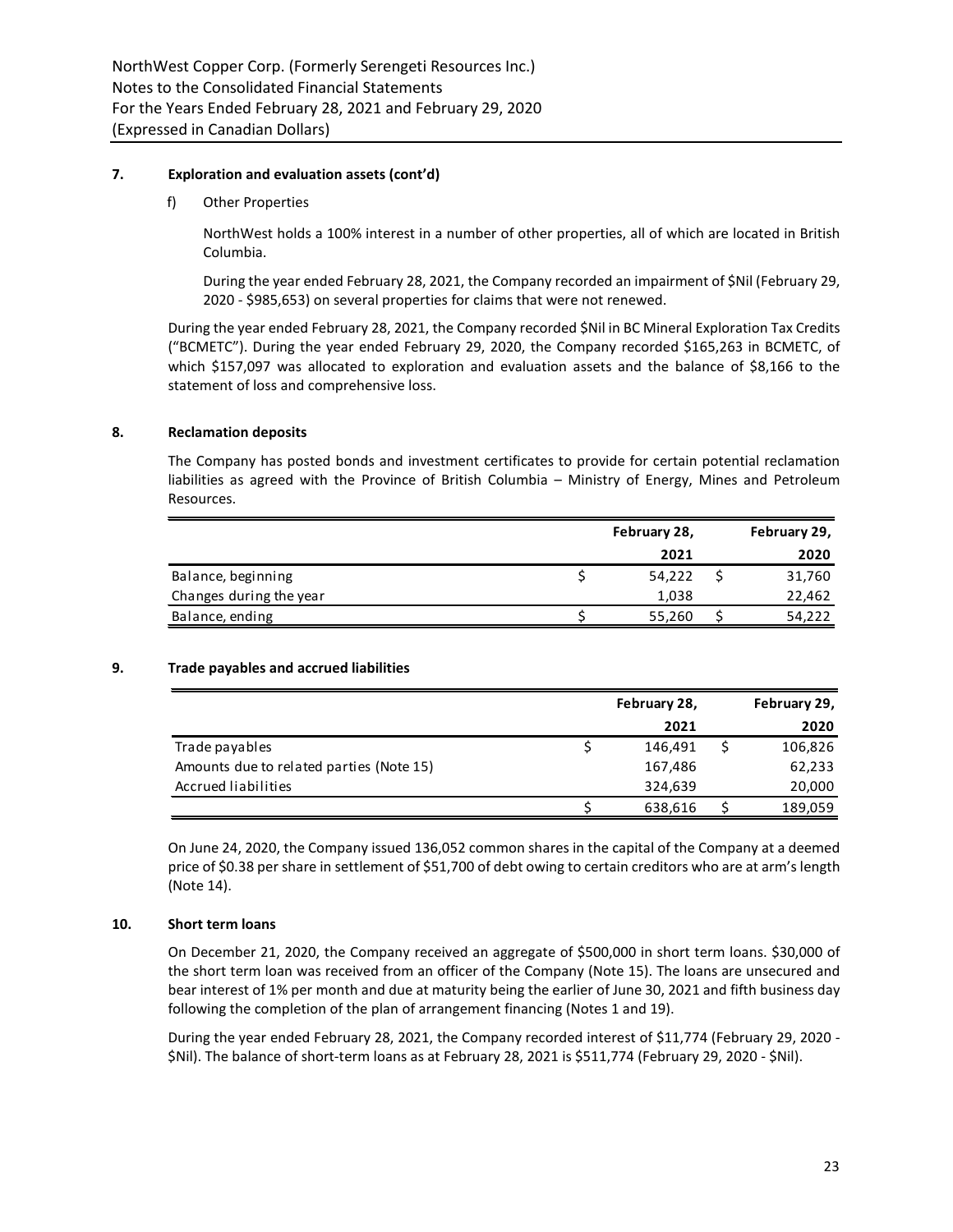## **11. Lease payable**

On May 1, 2019, the Company entered into an office lease agreement for a term of three years. In accordance with IFRS 16, the Company recorded a lease asset and a lease liability with a fair value of \$91,661. Fair value was determined by discounting future lease payments at a discount rate of 8%.

On February 1, 2020, the Company revised the lease to reduce the amount of office space being leased, and the lease asset and lease liability were revalued to reflect changes in the future lease payments. As a result of the revaluation, the Company recorded a reduction of \$13,086 in the lease liability.

On January 1, 2021, the Company revised the lease termination date of the office space being leased, and the lease asset and lease liability were revalued to reflect changes in the future lease payments. As a result of the revaluations, the Company recorded a reduction of \$25,303 in the lease liability.

The following table summarizes the lease transactions for the years ended February 28, 2021 and February 29, 2020:

|                     | February 28, | February 29, |
|---------------------|--------------|--------------|
|                     | 2021         | 2020         |
| Balance, beginning  | 54,623       |              |
| Addition (disposal) | (25, 303)    | 78,575       |
| Payments made       | (27, 641)    | (29,018)     |
| Interest recorded   | 2,990        | 5,066        |
| Balance, ending     | 4,669        | 54,623       |

|                   | February 28,             | February 29, |
|-------------------|--------------------------|--------------|
|                   | 2021                     | 2020         |
| Current portion   | 4.669                    | 24,250       |
| Long term portion | $\overline{\phantom{0}}$ | 30,373       |
|                   | 4,669                    | 54,623       |

## **12. Term loan payable**

On April 27,2020, the Company received a loan for gross proceeds of \$40,000 under the Canada Emergency Business Account ("CEBA") as part of the Canadian government funded COVID-19 financial assistance programs. The CEBA term loan is due on December 25, 2025. The loan is interest free until December 31, 2022 and bears interest at 5% per annum thereafter. If at least 75% of the loan principal is paid on or before December 31, 2022, the balance of the loan will be forgiven.

The benefit of the government loan received at below market rate of interest is treated as a government grant. The loan was recognized at the fair value of \$19,254, using the Company's incremental borrowing rate of 18% per annum. The difference between the initial carrying amount and proceeds received of \$20,746 was recognized as gain on term loan payable. During the year ended February 28, 2021, the Company recorded interest of \$2,876 on the loan (February 29, 2020 – \$Nil). The balance of the loan at February 29, 2021 is \$22,130 (February 29, 2020 – \$Nil).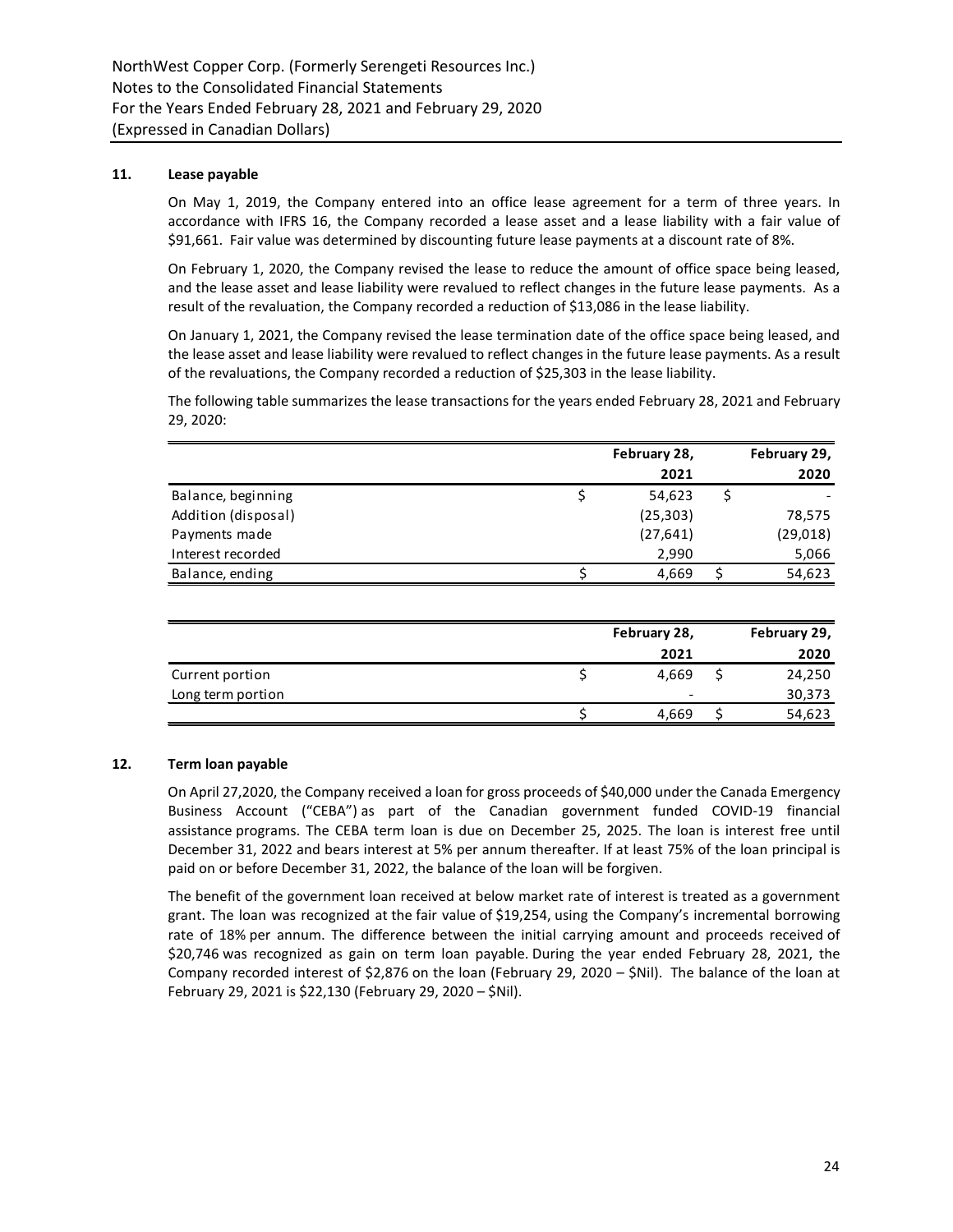## **13. Convertible debentures**

On September 16, 2019, the Company issued secured convertible debentures for gross proceeds of \$700,000. The debentures bore interest at 12% per annum and were convertible into common shares of the Company at a price of \$0.32 per share. The debentures were secured by the METC proceeds (Note 5). If not converted to shares, the debentures were repayable the earlier of March 16, 2021, and 10 days after receipt of the METC proceeds.

The debentures were initially recognized at the face value of \$700,000. The fair value of the debentures was determined by discounting the future cash flows at a market rate of interest of 18% and the difference of \$52,837 was recorded as the equity component.

On January 10, 2020, the Company received the METC proceeds of \$1,082,286 and in January 2020, the Company repaid the debentures plus interest for a total of \$742,000. During the year ended February 29, 2020, accretion and interest of \$94,837 were included in interest expense in the consolidated statement of loss and comprehensive loss.

The following table summarizes the debenture transactions for the years ended February 28, 2021 and February 29, 2020:

|                                          | February 28,             | February 29, |
|------------------------------------------|--------------------------|--------------|
|                                          | 2021                     | 2020         |
| Equity component                         | 52,837                   | 52,837       |
|                                          |                          |              |
| Liability component, at date of issuance | -                        | 647,163      |
| Interest and accretion                   |                          | 94,837       |
| Payment                                  |                          | (742,000)    |
|                                          | $\overline{\phantom{a}}$ |              |

## **14. Share capital and reserves**

On March 5, 2021, the Company consolidated all the issued and outstanding common shares on a two for one basis. All shares, warrants, options, per share figures and references in the financial statement have been retroactively adjusted to reflect the share consolidation (Note 1).

## *Authorized share capital*

An unlimited number of common shares without par value.

## *Issued share capital*

## *Year ended February 28, 2021*

At February 28, 2021, there were 55,901,589 issued and fully paid common shares (February 29, 2020 – 54,586,692).

On June 24, 2020, the Company issued 136,052 common shares in the capital of the Company at a fair value of \$0.38 per share in settlement of \$51,700 of debt owing to certain creditors who are at arm's length (Note 9).

On July 13, 2020, the Company issued 50,000 shares at a fair value of \$28,000 pursuant to the option agreement on the Top Cat project (Note 7).

During the year ended February 28, 2021, 978,500 stock options were exercised for gross proceeds of \$170,000 and 141,345 of warrants were exercised for gross proceeds of \$72,260.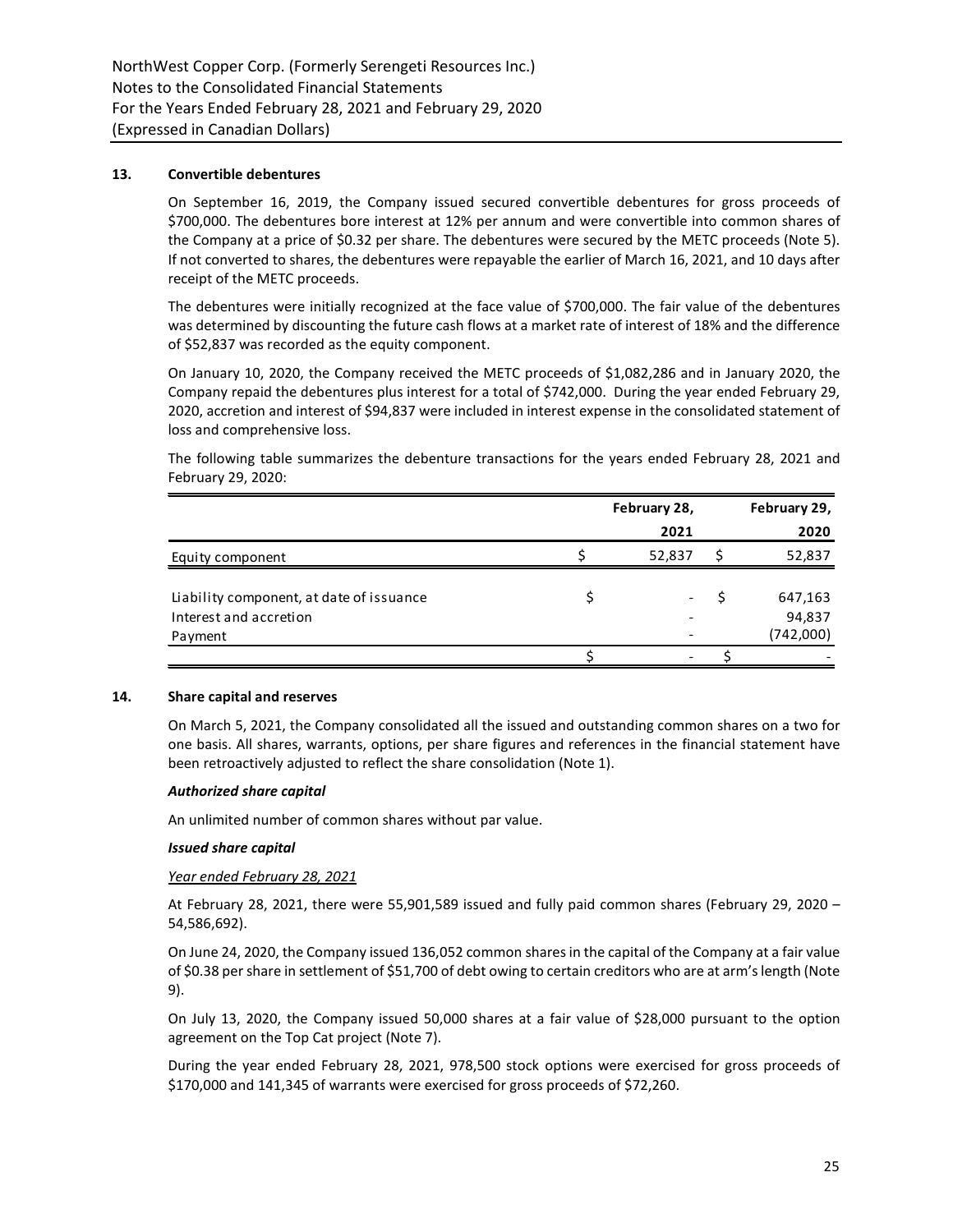## *Issued share capital* (cont'd)

# *Year ended February 29, 2020*

On January 16, 2020, the Company closed a non-brokered private placement financing, issuing 1,931,786 units at a price of \$0.36 per unit for gross proceeds of \$695,443. Each unit consisted of one common share and one half of one share purchase warrant. Each whole warrant entitles the holder to purchase one additional common share of the Company at a price of \$0.52 per share for a period of two years following the closing of the financing. Finders' fees of \$6,004 in cash and 16,680 finders' warrants with a fair value of \$4,057 were paid in relation to the financing. The finders' warrants are exercisable at a price of \$0.52 for a period of two years from the date of issuance. The Company also incurred other costs of \$8,718.

On December 19, 2019, the Company completed the second tranche of a non-brokered private placement financing, issuing 442,000 flow-through common shares at a price of \$0.48 per share for gross proceeds of \$212,160. Finders' fee of \$14,851 in cash and 26,425 finders' warrants with a fair value of \$6,130 were paid in relation to the second tranche of the flow-through financing. The finders' warrants are exercisable at a price of \$0.50 for a period of two years from the date of issuance. The Company also incurred other costs of \$6,459.

On December 17, 2019, the Company completed the first tranche of a non-brokered private placement financing, issuing 2,984,000 flow-through common shares at a price of \$0.48 per share for gross proceeds of \$1,432,320. Finders' fee of \$91,022 in cash and 189,630 finders' warrants with a fair value of \$41,085 was paid in relation to the first tranche of the flow-through financing. The finders' warrants are exercisable at a price of \$0.50 for a period of two years from the date of issuance. The Company also incurred other costs of \$18,688.

On November 7, 2019, the Company issued 41,666 shares at a fair value of \$18,333 in lieu of cash payment pursuant to the option agreement on the Top Cat project (Note 7).

On August 2, 2019, the Company issued 50,000 shares at a fair value of \$27,000 pursuant to the option agreement on the Top Cat project (Note 7).

On July 19, 2019, the Company issued 12,500 shares at fair value of \$6,500 each to Kwadacha First Nation and Tsay Keh Dene Nation pursuant to the exploration agreement on the Atty property.

On May 17, 2019, the Company completed a non-brokered private placement financing, issuing 2,425,000 flow-through common shares at a price of \$0.60 per share for gross proceeds of \$1,455,000. Share issuance costs of \$12,955 were incurred in connection with the private placement.

During the year ended February 29, 2020, the Company recorded flow-through share premium liability of \$770,260 related to the value of flow-through component.

During the year ended February 29, 2020, 100,000 stock options were exercised for gross proceeds of \$12,000.

During the year ended February 29, 2020, 162,500 warrants were exercised for gross proceeds of \$71,500.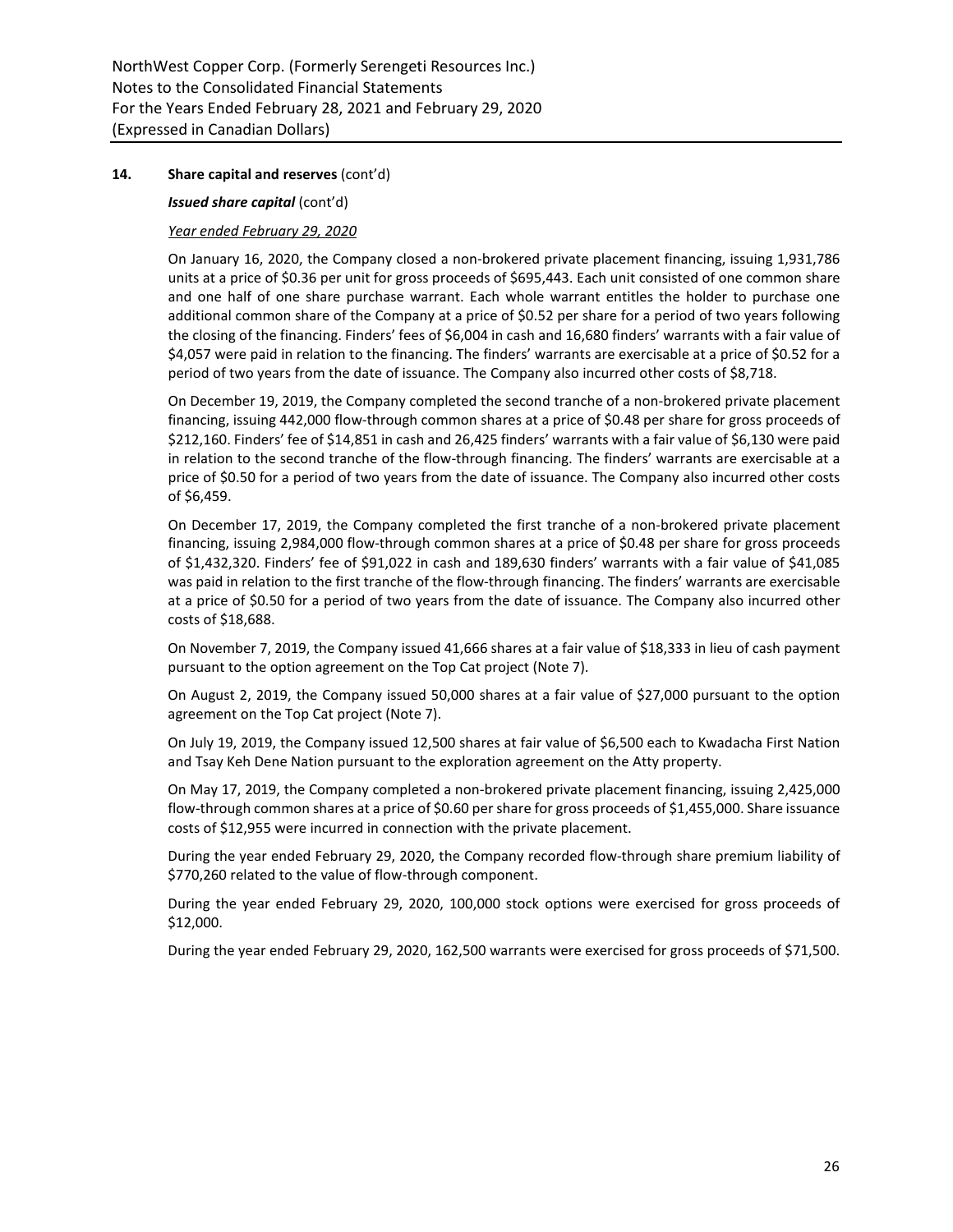## *Basic and diluted loss per share*

The basic and diluted loss per share for the year ended February 28, 2021 was \$0.01 (February 29, 2020 – \$0.07). The calculation of basic and diluted loss per share for the year ended February 28, 2021 was based on the loss attributable to common shareholders of \$701,524 (February 29, 2020 – \$3,505,444) and the weighted average number of common shares outstanding of 54,972,146 (February 29, 2020 – 49,440,399). The diluted loss per share does not include the effect of stock options and warrants as they are anti-dilutive. At February 28, 2021, the total number of potentially dilutive warrants was 1,057,281 (February 29, 2020 – 1,198,626) and the total number of potentially dilutive stock options was 3,642,500 (February 29, 2020 – 4,660,000). The aggregate number of potentially dilutive shares was 4,699,781 (February 29, 2020 – 5,858,626).

## *Warrants*

## *Year ended February 28, 2021*

No warrants were issued during the year ended February 28, 2021.

## *Year ended February 29, 2020*

In connection with the January 16, 2020 private placement, 965,891 warrants were issued. Each warrant gives the holder the right to acquire a further common share of the Company at a price of \$0.52 for a term of 2 years. Proceeds from the private placement were allocated between warrants and shares based on relative fair value and the warrants were valued at \$156,148 using the Black-Scholes pricing model with the following assumptions: risk-free rate of 1.55%, volatility of 122.81%, dividends of nil, and expected life of 2 years.

In connection with the January 16, 2020 private placement, 16,680 finders' warrants were issued. Each warrant gives the holder the right to acquire a common share of the Company at a price of \$0.52 for a term of 2 years. The finders' warrants were valued at \$4,057 using the Black-Scholes pricing model with the following assumptions: a risk-free rate of 1.55%, volatility of 122.81%, dividends of nil, and expected life of 2 years.

In connection with the December 19, 2019 private placement, 26,425 finders' warrants were issued. Each finders' warrant gives the holder the right to acquire a common share of the Company at a price of \$0.50 for a term of 2 years. The finders' warrants were valued at \$6,130 using the Black-Scholes pricing model with the following assumptions: a risk-free rate of 1.67%, volatility of 123.36%, dividends of nil, and expected life of 2 years.

In connection with the December 17, 2019 private placement, 189,630 finders' warrants were issued. Each finders' warrant gives the holder the right to acquire a common share of the Company at a price of \$0.50 for a term of 2 years. The finders' warrants were valued at \$41,085 using the Black-Scholes pricing model with the following assumptions: a risk-free rate of 1.69%, volatility of 123.41%, dividends of nil, and expected life of 2 years.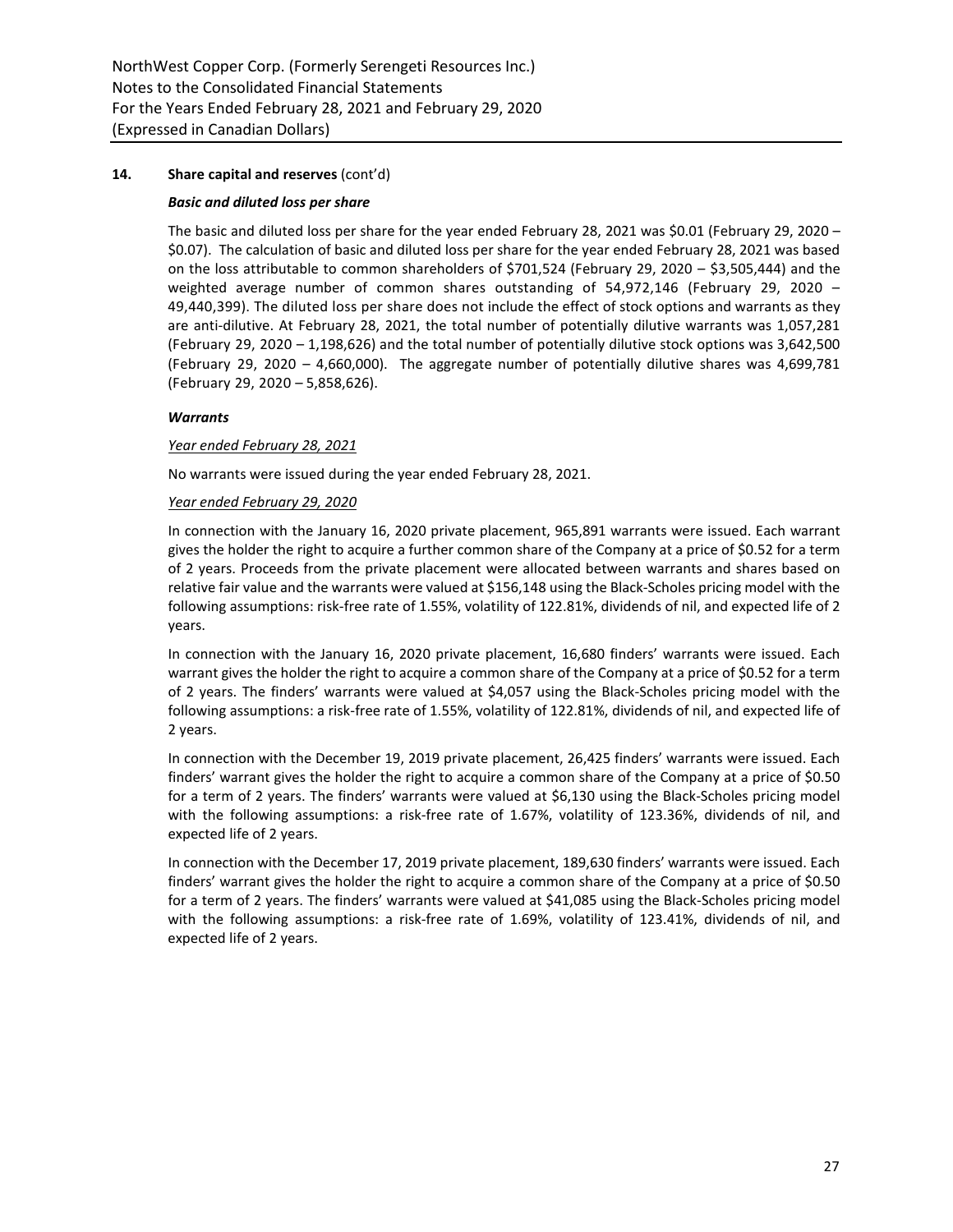## *Warrants* (cont'd)

The changes in warrants during the years ended February 28, 2021 and February 29, 2020, are as follows:

|                                 |                       | <b>February 28, 2021</b>                 |                       | <b>February 29, 2020</b>                 |
|---------------------------------|-----------------------|------------------------------------------|-----------------------|------------------------------------------|
|                                 | Number of<br>warrants | Weighted<br>average<br>exercise<br>price | Number of<br>warrants | Weighted<br>average<br>exercise<br>price |
|                                 |                       |                                          |                       |                                          |
| Warrants outstanding, beginning | 1,198,626             | 0.52<br>Ś.                               | 1,075,000             | 0.44<br>S                                |
| Warrants issued                 |                       |                                          | 1,198,626             | 0.52                                     |
| Warrants exercised              | (141,345)             | 0.51                                     | (162, 500)            | 0.44                                     |
| Warrants expired                |                       | -                                        | (912, 500)            | 0.44                                     |
| Warrants outstanding, ending    | 1,057,281             | 0.52                                     | 1,198,626             | 0.52                                     |

Warrants outstanding at February 28, 2021 are as follows:

| <b>Number</b><br>of warrants | <b>Exercise</b><br>price | <b>Expiry</b><br>date |
|------------------------------|--------------------------|-----------------------|
| 154,085                      | \$0.50                   | December 17, 2021     |
| 903,196                      | \$0.52                   | January 16, 2022      |
| 1,057,281                    |                          |                       |

## *Stock options*

The Company has adopted an incentive stock option plan, which provides that the Board of Directors of the Company may from time to time, in its discretion, and in accordance with TSX-V policies, grant to directors, officers, employees and consultants of the Company, non-transferable stock options to purchase common shares, provided that the number of common shares reserved for issuance does not exceed a fixed total of 6,312,000. Such options may be exercisable for a period of up to five years from the date of grant. On February 26, 2021, the Company's shareholders approved a 10% rolling plan, which was subsequently adopted by the Board of Directors on March 5, 2021.

The changes in stock options during the years ended February 28, 2021 and February 29, 2020, are as follows:

|                                | <b>February 28, 2021</b> |            | <b>February 29, 2020</b> |            |
|--------------------------------|--------------------------|------------|--------------------------|------------|
|                                |                          | Weighted   |                          | Weighted   |
|                                |                          | average    |                          | average    |
|                                | Number of                | exercise   | Number of                | exercise   |
|                                | options                  | price      | options                  | price      |
| Options outstanding, beginning | 4,660,000                | Ś.<br>0.31 | 3,097,500                | \$<br>0.22 |
| Options granted                | 95,000                   | 0.60       | 1,675,000                | 0.46       |
| Options exercised              | (987,500)                | 0.17       | (100,000)                | 0.12       |
| Options expired                | (100,000)                | 0.30       | (12,500)                 | 0.46       |
| Options forfeited              | (25,000)                 | 0.46       |                          |            |
| Options outstanding, ending    | 3,642,500                | 0.36<br>S  | 4,660,000                | Ś<br>0.31  |
| Options exercisable, ending    | 3,642,500                | 0.36       | 4,337,083                | \$<br>0.30 |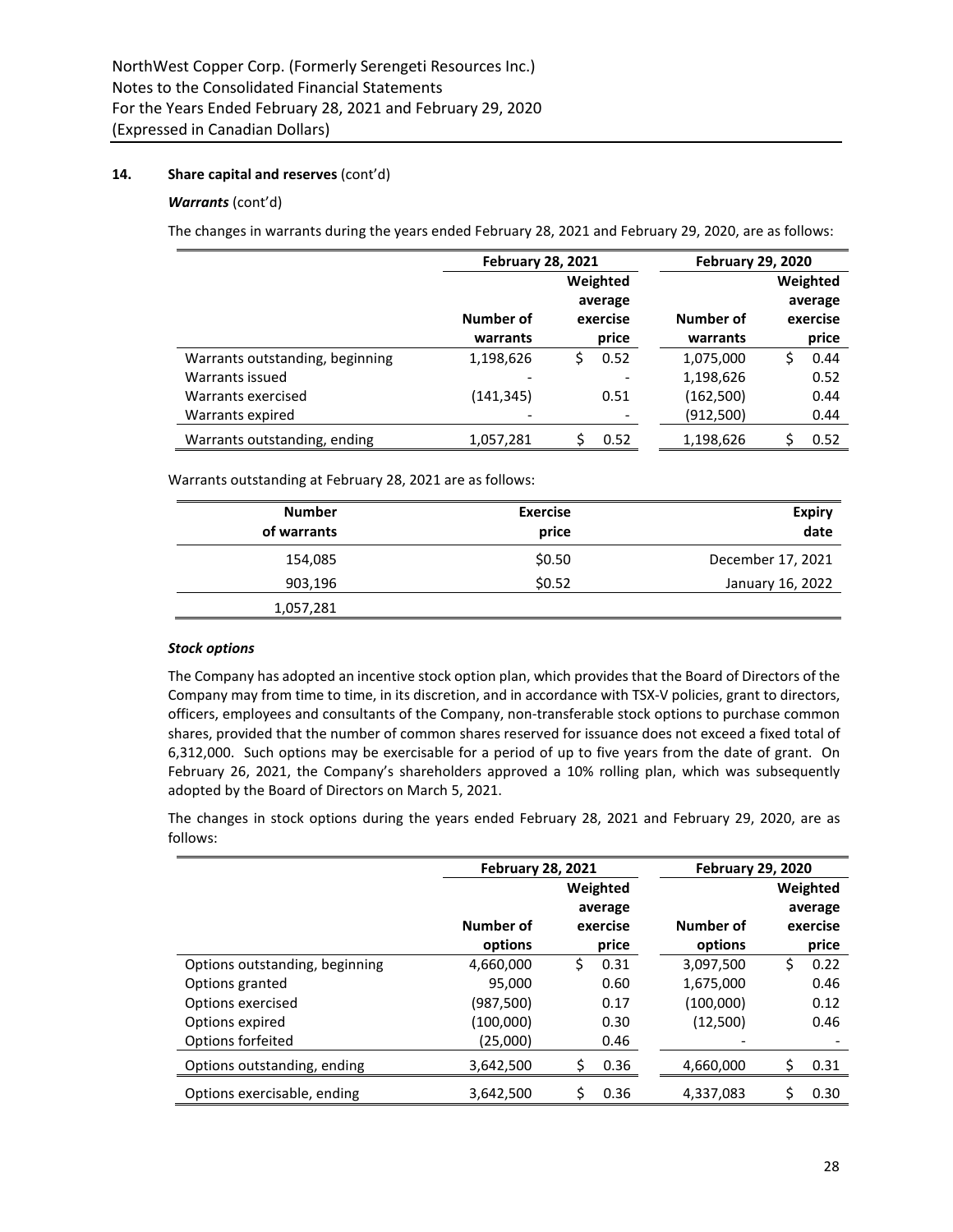## *Stock options* (cont'd)

Details of options outstanding as at February 28, 2021 are as follows:

| Weighted average exercise | Weighted average | <b>Number of options</b> | <b>Number of options</b> |
|---------------------------|------------------|--------------------------|--------------------------|
| price                     | contractual life | outstanding              | exercisable              |
| \$0.14                    | $0.16$ years     | 510,000                  | 510,000                  |
| $$0.30 - $0.60$           | 2.52 years       | 3,132,500                | 3,132,500                |
|                           | 2.19 years       | 3,642,500                | 3,642,500                |

During the year ended February 28, 2021, the Company granted 95,000 (February 29, 2020 – 1,675,000) stock options with average fair value of \$0.53 (February 29, 2020 - \$0.33) per option.

During the year ended February 28, 2021, the Company recorded share-based payments of \$90,321 (February 29, 2020 – \$613,403) relating to options vested during the year.

The fair value of options granted was determined using the Black-Scholes option pricing model with the following weighted average assumptions:

|                          | February 28, 2021 | February 29, 2020 |
|--------------------------|-------------------|-------------------|
| Expected life of options | 5 years           | 4.73 years        |
| Annualized volatility    | 120.96%           | 127.79%           |
| Risk-free interest rate  | 0.36%             | 1.50%             |
| Dividend rate            | 0%                | 0%                |

## *Reserves*

The share-based payment and warrant reserves comprise share-based payments and warrant payments. When stock options or warrants are exercised, the corresponding amount is transferred to share capital. When stock options and warrants expire, the corresponding amount is transferred to share-based payment reserve.

## *Flow-through premium liability*

For the purposes of calculating any premium related to the issuances of the flow-through shares, the Company compares the market price of its shares to the subscription price of flow-through shares to determine if there was a premium paid on the flow-through shares. As a result, the Company's flow-through liability on issuance of flow-through shares in connection with private placements is as follows:

|                    | February 28,             | February 29, |
|--------------------|--------------------------|--------------|
|                    | 2021                     | 2020         |
| Balance, beginning | 327,707                  |              |
| Additions          | $\overline{\phantom{a}}$ | 770,260      |
| Reversal           | (302, 873)               | (442, 553)   |
| Balance, ending    | 24,834                   | 327,707      |

As at February 28, 2021, the Company is committed to spending approximately \$148,996 in connection with its flow-through offerings (February 29, 2020 - \$1,615,427).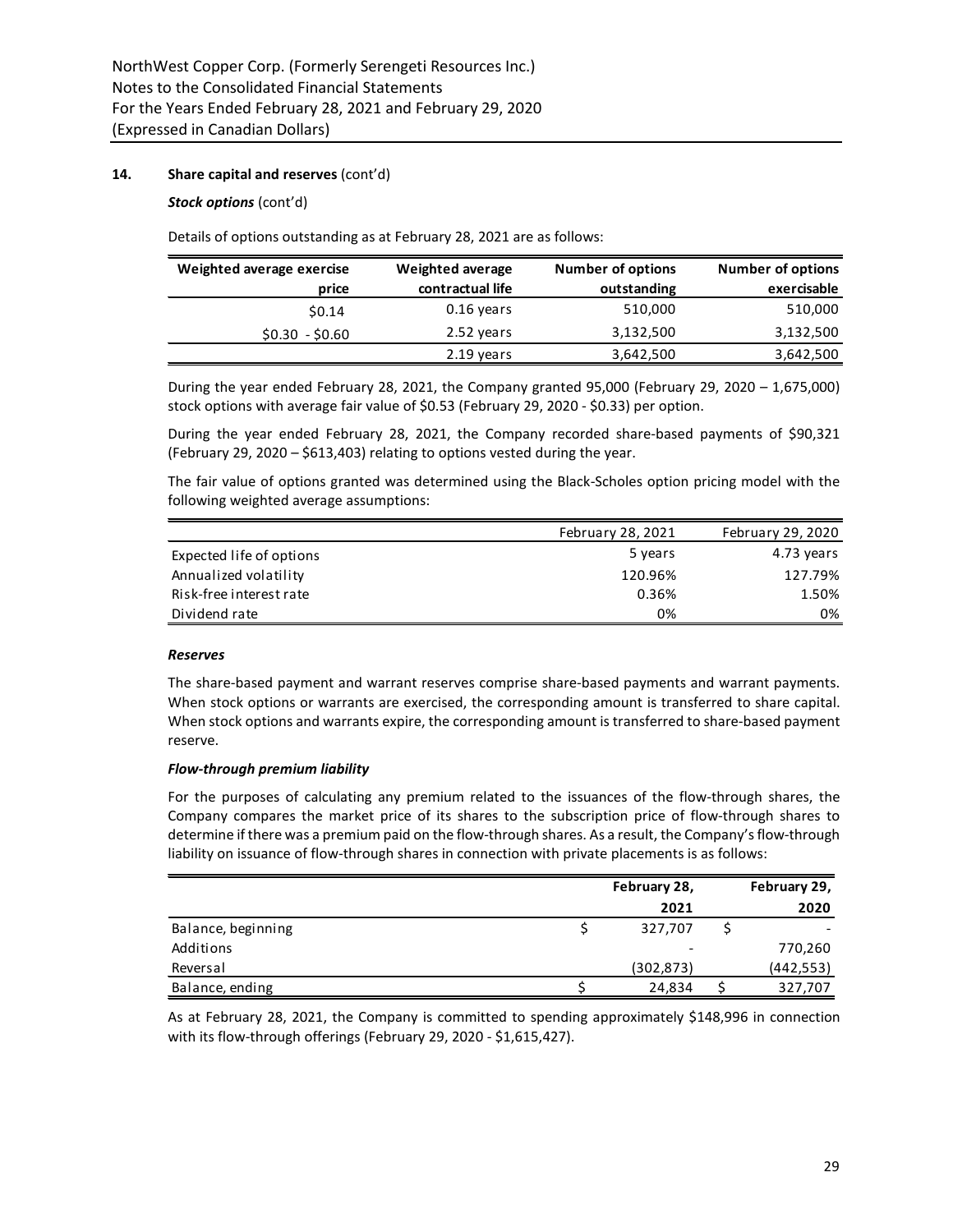# **15. Related party transactions**

## *Related party balances*

The following amounts due to related parties are included in trade payables and accrued liabilities (Note 9). These amounts are unsecured, non-interest bearing and have no fixed terms of repayment.

|                                       | February 28, |         | February 29, |        |
|---------------------------------------|--------------|---------|--------------|--------|
|                                       |              | 2021    |              | 2020   |
| Directors and officers of the Company |              | 167.486 |              | 62,233 |

On December 21, 2020, the Company received \$30,000 of the short term loan from an officer of the Company. The loan is unsecured and bears interest of 1% per month and due at maturity being the earlier of June 30, 2021 and fifth business day following the completion of the plan of arrangement financing (Note 10 and 19).

The balance of short-term loans due to related parties as at February 28, 2021 is \$30,706 (February 29, 2020 - \$Nil).

## *Key management personnel compensation – paid or accrued*

Key management personnel include those persons having authority and responsibility for planning, directing and controlling activities of the Company as a whole. The Company has determined that its key management personnel consist of the Company's Board of Directors and corporate officers.

Amounts recorded for key management personnel are as follows:

|                                | Year ended   | Year ended   |
|--------------------------------|--------------|--------------|
|                                | February 28, | February 29, |
|                                | 2021         | 2020         |
| Management fees <sup>(1)</sup> | 203,812      | 181,759      |
| Consulting <sup>(2)</sup>      | 160,181      | 154,374      |
| Director fees <sup>(3)</sup>   | 76,000       | 79,381       |
| Share-based payments           | 26,282       | 531,327      |
|                                | 466,275      | 946,841      |

 $(1)$  \$81,562 of management fees were accrued

 $^{(2)}$  Includes accounting fees paid to a company controlled by the CFO of \$88,826 (2019: \$67,414).

\$20,865 of management fees were included in the accounts payable

 $^{(3)}$  \$38,000 of director fees were accrued

## **16. Commitments**

On April 1, 2019, the Company entered into a lease agreement for two years. On April 1, 2021, the Company renewed the lease agreement and extended the lease term for two more years. Minimum lease payments under the agreement are \$13,375 for the year ended February 2022.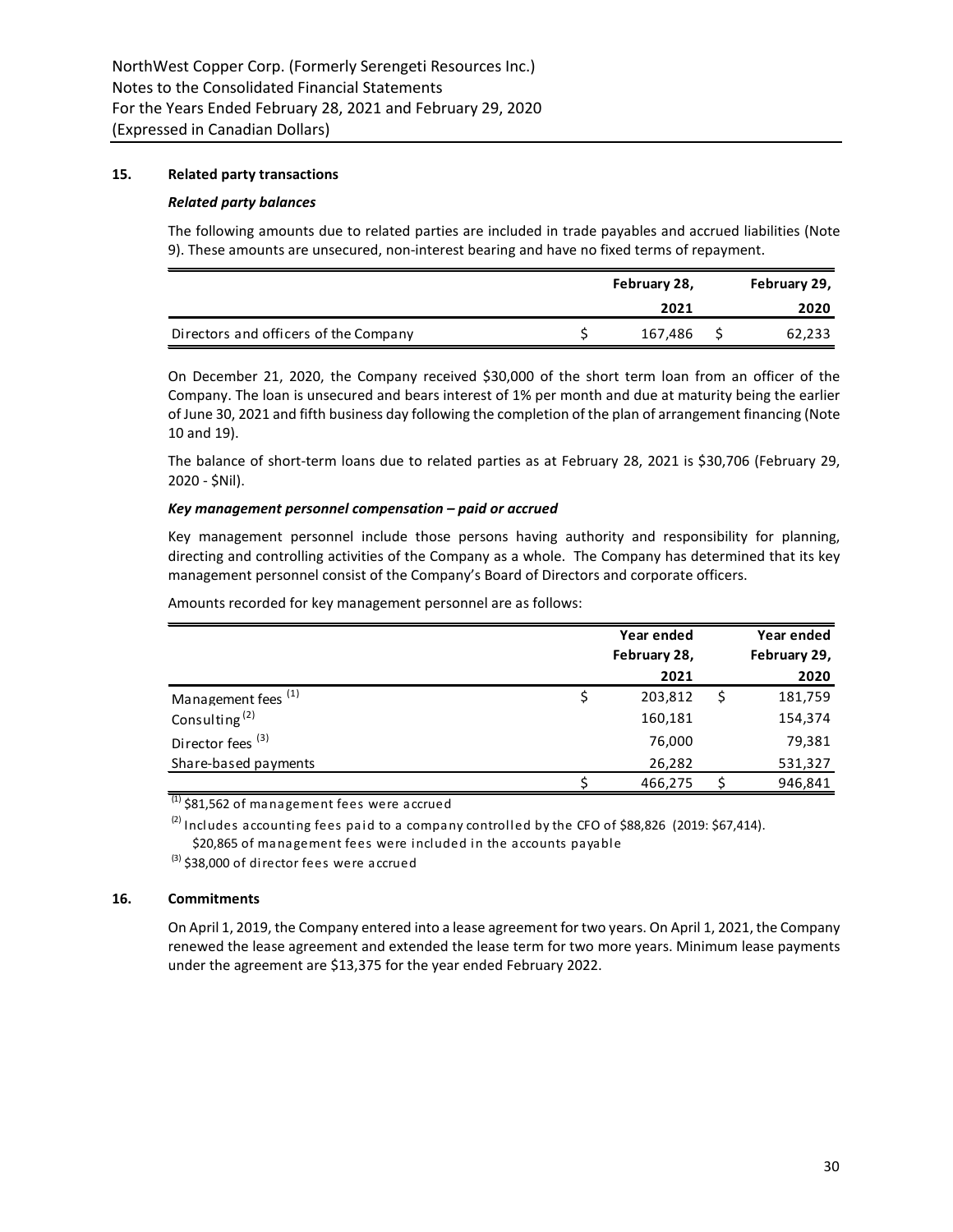# **17. Financial instruments**

The Company's financial instruments consists of cash and cash equivalents, receivables, reclamation deposits, trade payables and short-term loans. The carrying values of cash and cash equivalents, receivables, reclamation deposits, trade payables and short-term loans approximate their fair value because of their relatively short-term nature on the instruments.

There are three levels of the fair value hierarchy as follows:

- Level 1: Values based on unadjusted quoted prices in active markets that are accessible at the measurement date for identical assets or liabilities.
- Level 2: Values based on quoted prices in markets that are not active or model inputs that are observable either directly or indirectly for substantially the full term of the asset or liability.
- Level 3: Values based on prices or valuation techniques that require inputs that are both unobservable and significant to the overall fair value measurement.

All financial instruments other than cash and cash equivalents are measured using level 2 inputs.

The Company is exposed in varying degrees to a variety of financial instrument related risks. The Board of Directors approves and monitors the risk management processes, inclusive of documented investment policies, counterparty limits, and controlling and reporting structures. The type of risk exposure and the way in which such exposure is managed is summarized as follows:

## *Credit risk*

Credit risk is the risk that one party to a financial instrument will fail to discharge an obligation and cause the other party to incur a financial loss. The Company's primary exposure to credit risk is on its cash and cash equivalents held in bank accounts. The majority of cash is deposited in bank accounts at a major bank in Canada. As most of the Company's cash and cash equivalents are held by one bank there is a concentration of credit risk. This risk is managed by using major banks that are high credit quality financial institutions as determined by rating agencies. Credit risk is assessed as low.

## *Liquidity risk*

Liquidity risk is the risk that the Company will not be able to meet its financial obligations as they fall due. The Company has a planning and budgeting process in place to help determine the funds required to support the Company's normal operating requirements on an ongoing basis. The Company aims to have sufficient funds to meet its short-term business requirements, taking into account its anticipated cash flows from its ability to raise equity capital or borrowings sufficient funds and its holdings of cash and cash equivalents. Liquidity risk is assessed as high.

## *Interest rate risk*

Interest rate risk is the risk that the fair value of future cash flows of a financial instrument will fluctuate because of changes in market interest rates. The Company is not exposed to significant interest rate risk.

## *Capital Management*

The Company's policy is, if permitted by market conditions, to maintain a strong capital base so as to support investor and creditor confidence and support future development of the business. The capital structure of the Company consists of equity, comprising share capital and reserves net of accumulated deficit.

There were no changes in the Company's approach to capital management during the year.

The Company is not subject to any externally imposed capital requirements.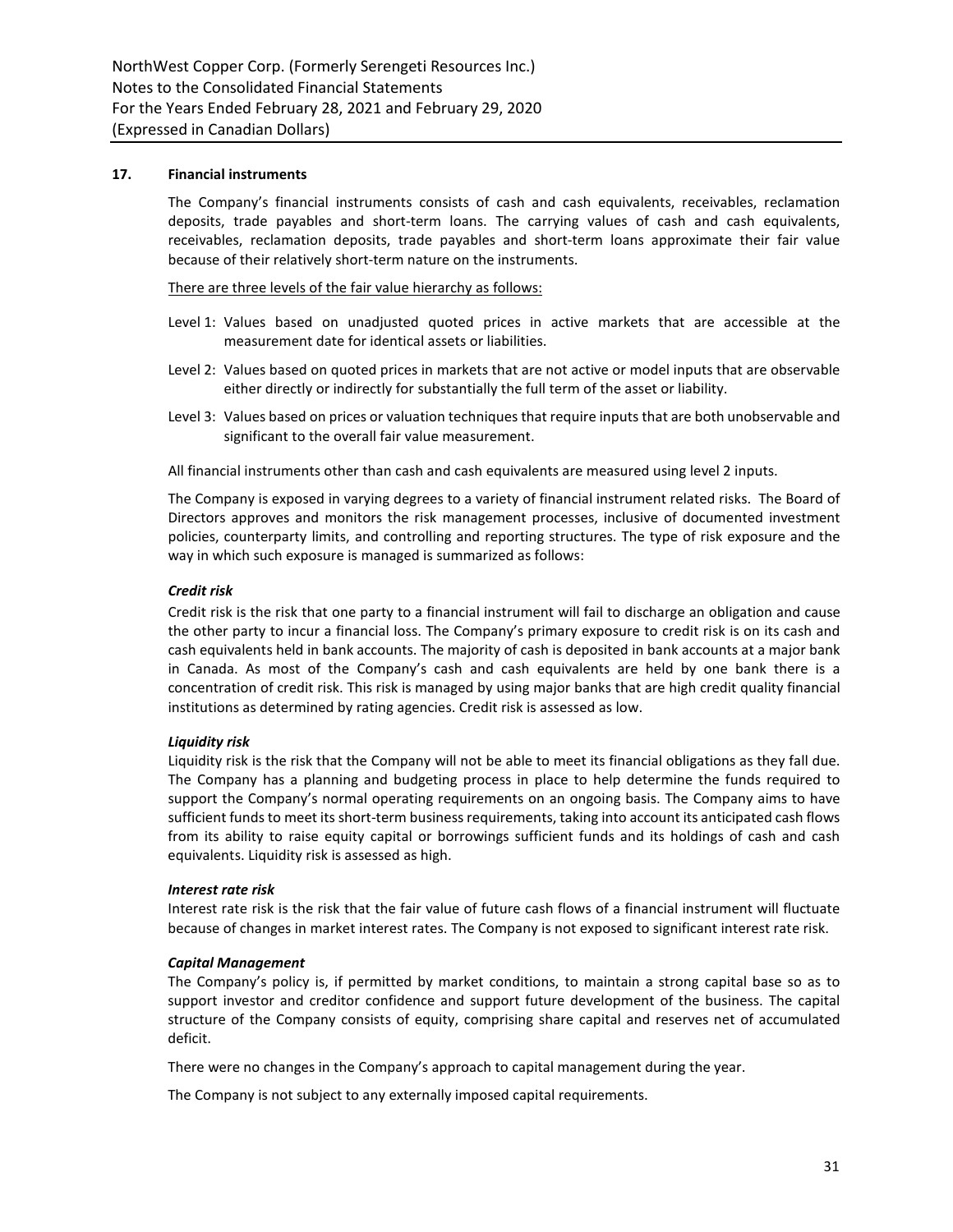# **18. Income tax**

A reconciliation of income taxes at statutory rates with the reported income taxes is as follows:

|                                                         | 2021            | 2020        |
|---------------------------------------------------------|-----------------|-------------|
| Net income (loss)                                       | $(701, 524)$ \$ | (3,505,444) |
| Expected income tax recovery                            | $(189,000)$ \$  | (946,000)   |
| Deductible and non-deductible amounts                   | 622,000         | (1,013,000) |
| Share issuance cost                                     |                 | (56,000)    |
| Change in unrecognized deductible temporary differences | (433,000)       | 2,015,000   |
| Total income tax recovery                               | $-$             |             |

The significant components of the Company's deferred tax assets and liabilities are as follows:

|                                   | 2021          |      | 2020        |
|-----------------------------------|---------------|------|-------------|
| Deferred tax assets (liabilities) |               |      |             |
| Exploration and evaluation assets | \$<br>342,000 | - \$ | 1,117,000   |
| Investment tax credits            | 264,000       |      | 264,000     |
| Equipment                         | 76,000        |      | 37,000      |
| Share issue costs                 | 37,000        |      | 51,000      |
| Capital lease obligations         | 1,000         |      | 14,000      |
| Right-of-use asset                | (2,000)       |      | (15,000)    |
| Non-capital losses                | 2,998,000     |      | 2,681,000   |
| Valuation allowance               | (3,716,000)   |      | (4,149,000) |
| Net deferred tax liability        |               |      |             |

The Canadian non-capital losses carry forward at February 21, 2021 is \$11,104,697 and will expire between  $2026 - 2041.$